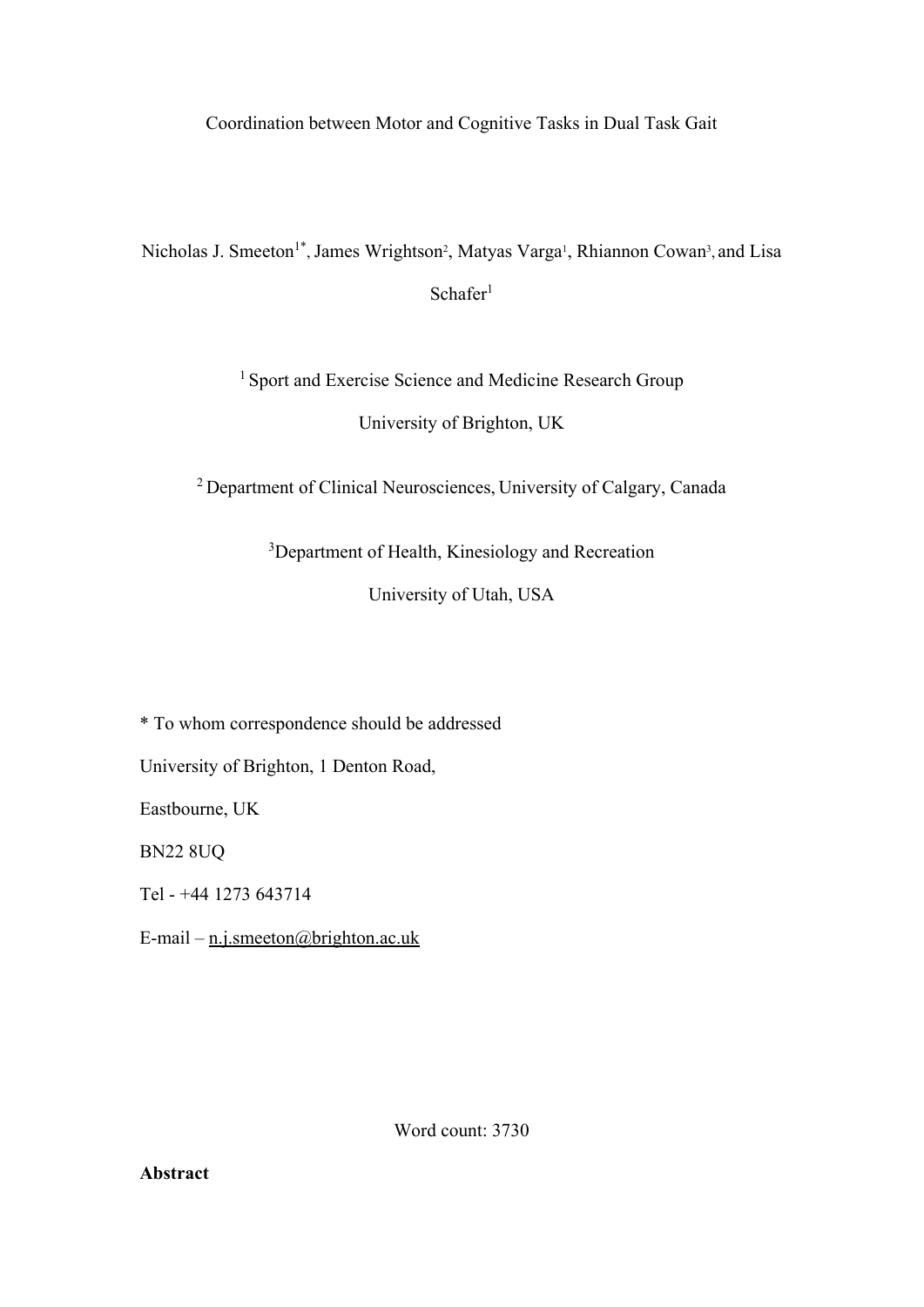## *Background*

Dual Task (DT) paradigms are frequently used by researchers and clinicians to examine the integrity of motor processes in many movement disorders. However, the mechanism of this interaction is not fully understood. Therefore, the aim of this study was to examine the within-stride interactions between cognitive and motor processes during dual task gait (DT).

## *Research question*

Do healthy young adults coordinate gait with secondary task processing? If so, is cognitive task processing capability associated with the coordination observed? *Methods*

Nineteen healthy young adults walked for two minutes on a motorized treadmill whilst counting backwards in sevens from three-digit numbers. The coordination of calculation verbalizations with gait parameters were assessed across six phases of the gait cycle. Mid verbalization time points (VER*Mid*) were used as points of high cognitive processing of the dual task and compared with the end of the verbalizations (VER*End*) as points of low cognitive processing.

# *Results*

VER*Mid* and VER *End* did not systematically occur in any phase of the gait cycle. However, 10/19 and 9/19 participants showed non-random distributions of verbalizations for VER*Mid* and VER*End* time points respectively (*p*<0.01), indicating that these walkers coordinated gait with the cognitive task. Analysis of subgroups of Verbalization Coordinators and Non-Coordinators showed slower verbalization response durations (VRD) for VER*Mid* Coordinators compared to VER*Mid* Non-Coordinators, indicating that VER*Mid* Coordinators found the cognitive tasks more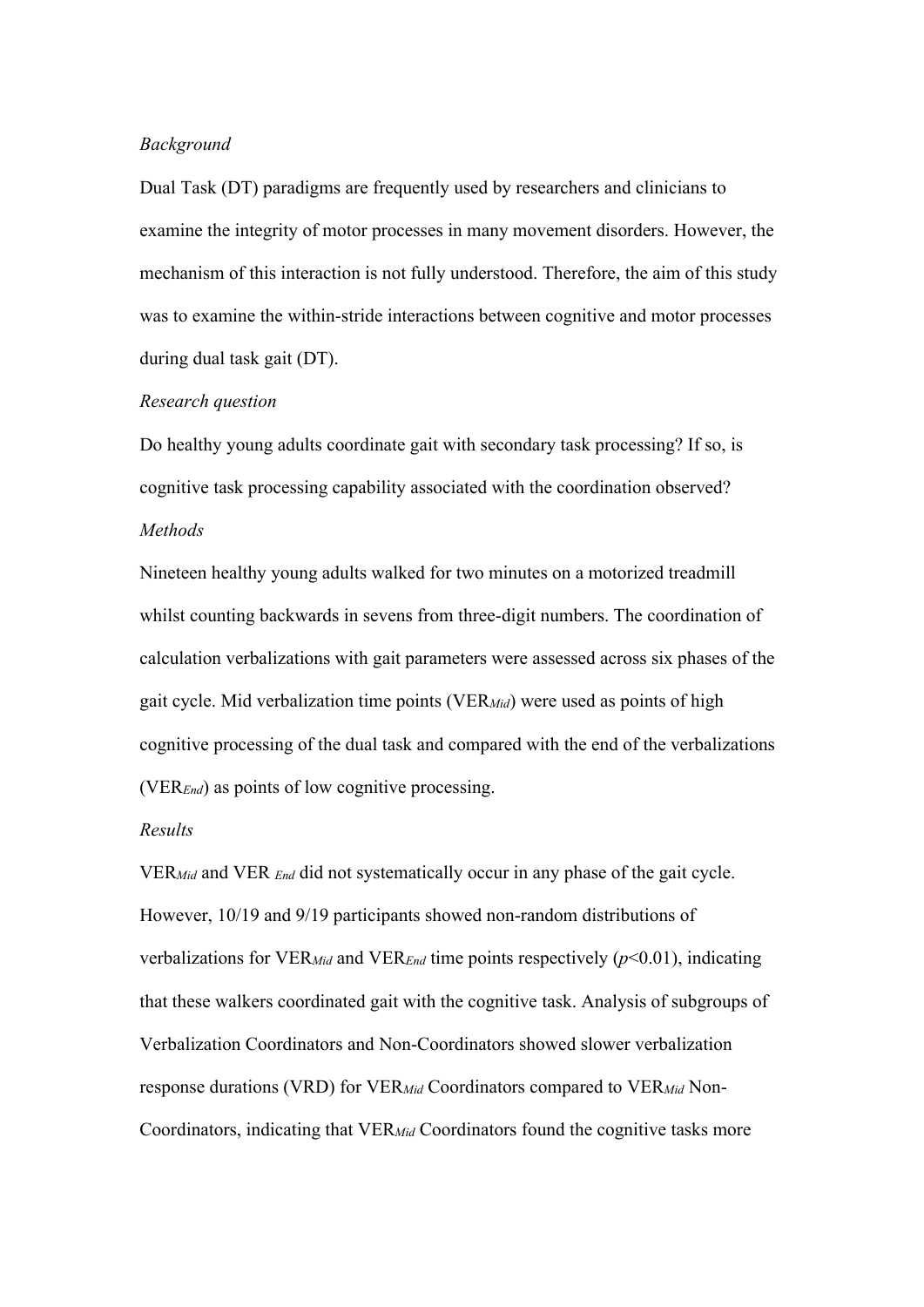demanding. No differences were found in VRD for VER*End* Coordinators and VER*End* Non-Coordinators.

# *Significance*

It was found that cognitive processing is coordinated with gait phases in some but not all healthy young adults during DT gait. When demands on cognitive processes are high, healthy young adults coordinate cognitive processing with phases of gait. Analysis of within-stride coordination may be of use for studying clinical conditions where gait and attentional cognition performance breaks down.

**Key words:** *Dual task, divided attention, serial and parallel processing, bottleneck, gait, stride time variability*

#### **Coordination between Motor and Cognitive Tasks in Dual Task Gait**

Important discoveries about cognitive and motor processes have been made by considering attentional cognition and gait together<sup>1,2</sup>. It has provided important early insights into a number of neuropathological conditions such as dementia, fall risk<sup>3</sup>, agerelated declines in executive function and loss of mobility<sup>4</sup>. Dual task walking is the dominant paradigm used to study the interplay between attentional cognition and gait, and has been used to draw conclusions about the neural mechanisms subserving attentional cognition and gait<sup>5</sup>. Results from these methodologies have contributed to the development of theories, such as attentional capacity and divided attention capacity sharing<sup>6,7</sup>, bottleneck  ${}^{8}$  and multiple resource theory  ${}^{9}$ .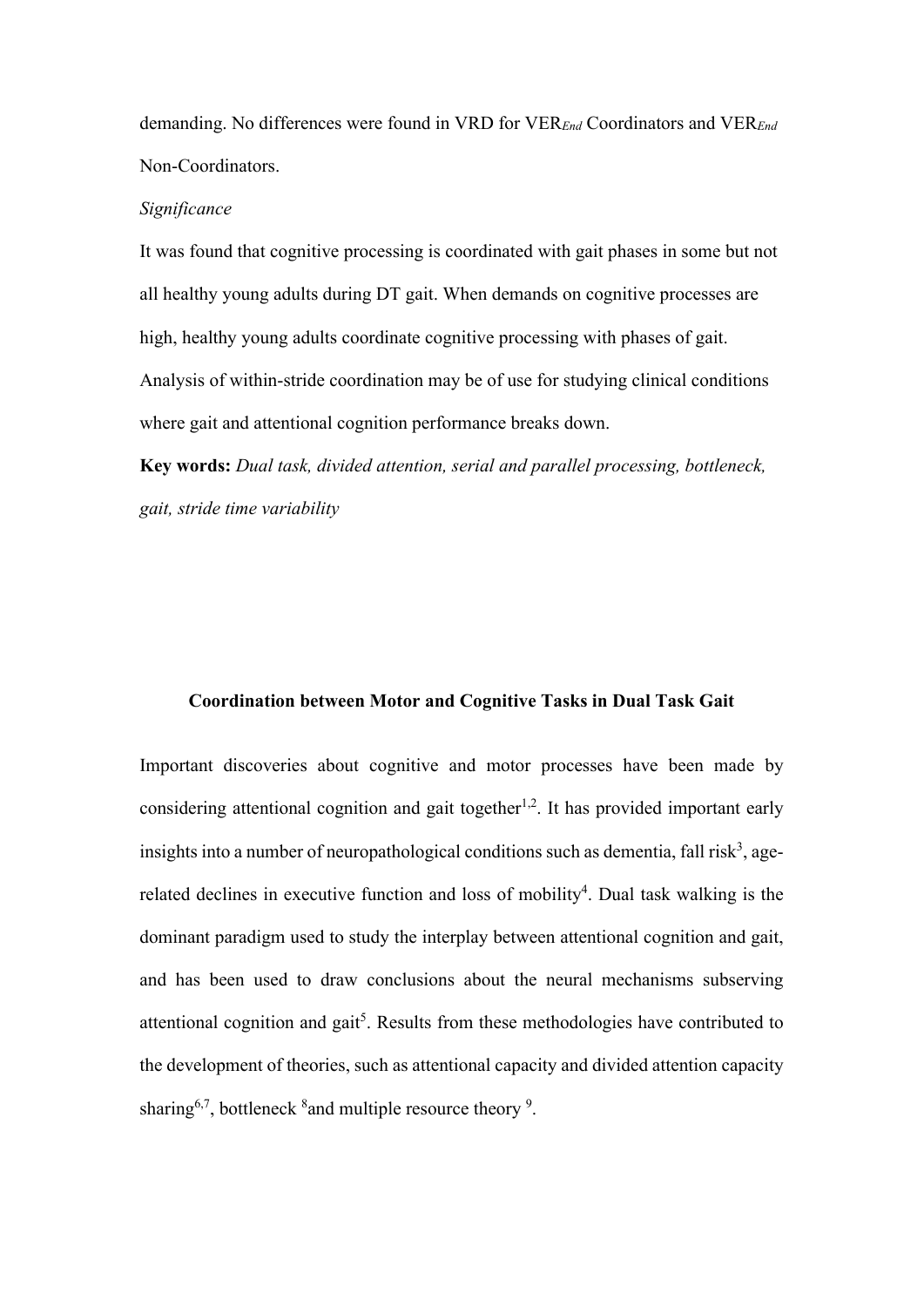Inherent within the dual task paradigm is a requirement to prioritize tasks. It is assumed that participants may deploy different strategies to prioritize gait or the cognitive task. Prioritizing, for example, posture first or posture second is dependent on motor and cognitive capabilities, hazard estimation, postural reserve and intrinsic factors  $<sup>1</sup>$ . When</sup> there is capacity, young adults flexibly prioritize walking or talking dependent on the task constraints<sup>10</sup>. Changes in stride-to-stride variability of stride time  $(TV)$ , is often measured to indicate the effect of the dual task on gait. Increases in STV are often interpreted as evidence for the increased involvement of attentional cognition in the control of gait and loss of gait stability<sup>11</sup>. The effect of the DT on either the cognitive task performance or STV is used to understand how tasks are prioritized and processed by the walker. However, these processes do not draw on resources consistently across individuals <sup>7</sup> and operate on timescales that could potentially change dynamically over the course of a trial resulting in, for example, serial processing of the motor and cognitive task<sup>8</sup>. Despite this potential to change, measurement methods do not take into account this flux. Therefore, it is possible that there is a change in prioritization over each stride that allows the dual task to be achieved.

It is possible to account for the fluctuations and complexity of the human movement system<sup>12,13</sup>. Specifically, in the area of gait analysis, tools have been developed from a dynamical systems theory (DST) perspective to account for the fluctuations and complexity of gait<sup>14</sup>. Coordination between the movements of, for example, body segments have been examined in terms of the phase relation and frequency locking behaviour<sup>15,16</sup>. Furthermore, locomotor-respiratory coupling has been observed in humans, where breathing and stepping frequency become entrained with each other's rhythms<sup>17,18</sup>. A proposed explanation for this coupling is that the breathing cycle is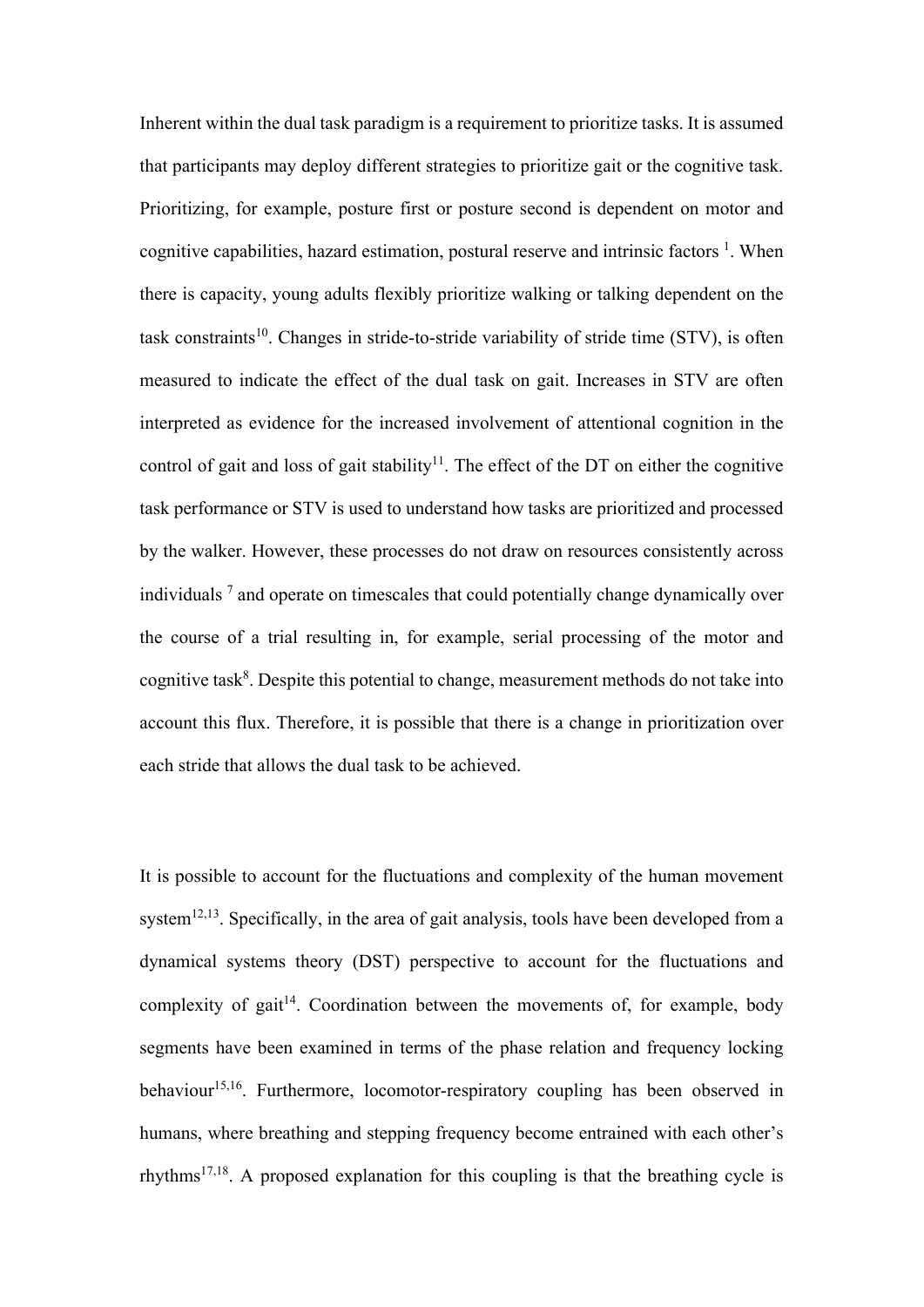coupled to phases of the gait cycle to exploit mechanical efficiency. Inspiration is coupled to a point immediately following heel strike and expiration to peak propulsion in order to minimize the antagonistic loading on the respiratory muscles and thereby improving energetic efficiency of breathing<sup>19</sup>. In dual-task gait, it may be the case that verbalization of the response is coupled to, or coordinated with the mechanical constraints of gait such that verbalization is coordinated with the phase of the gait cycle where expiration is most mechanically efficient (mid-swing to heel strike) and decoupled from the phase at which inspiration occurs (heel strike to mid stance) <sup>19</sup>.

The coordination of gait with the dual task may alternatively reflect the coordination of neural activations in brain networks involved in walking and the cognitive task<sup>20</sup>. The prefrontal cortex is involved in exerting top-down control on task performance by biasing cognitive processing<sup>21</sup>. The dorsolateral prefrontal cortex has been identified as an important brain region implicated in task switching in DT gait $^{22,23}$ . Coordinating the cognitive task and a phase of the gait may result from coordinated switching of the neural networks activated during tasks<sup>24</sup>. However, little is known about how and when this switching occurs and what drives switching in DT gait. Therefore, the aim of this study was to examine the mechanism of coordination between gait and attentional cognition within the phases of the gait cycle. It was predicted that participants would coordinate verbalization of the cognitive task within six phases of the gait cycle 19. If found, support for mechanical coordination would be seen if verbalizations occur in the phases when expiration is most mechanically efficient and not found when inspiration is least mechanically efficient. However, if coordination also occurred at other points of the gait cycle, then this would indicate coordinated switching of attentional resources during DT gait 22,23.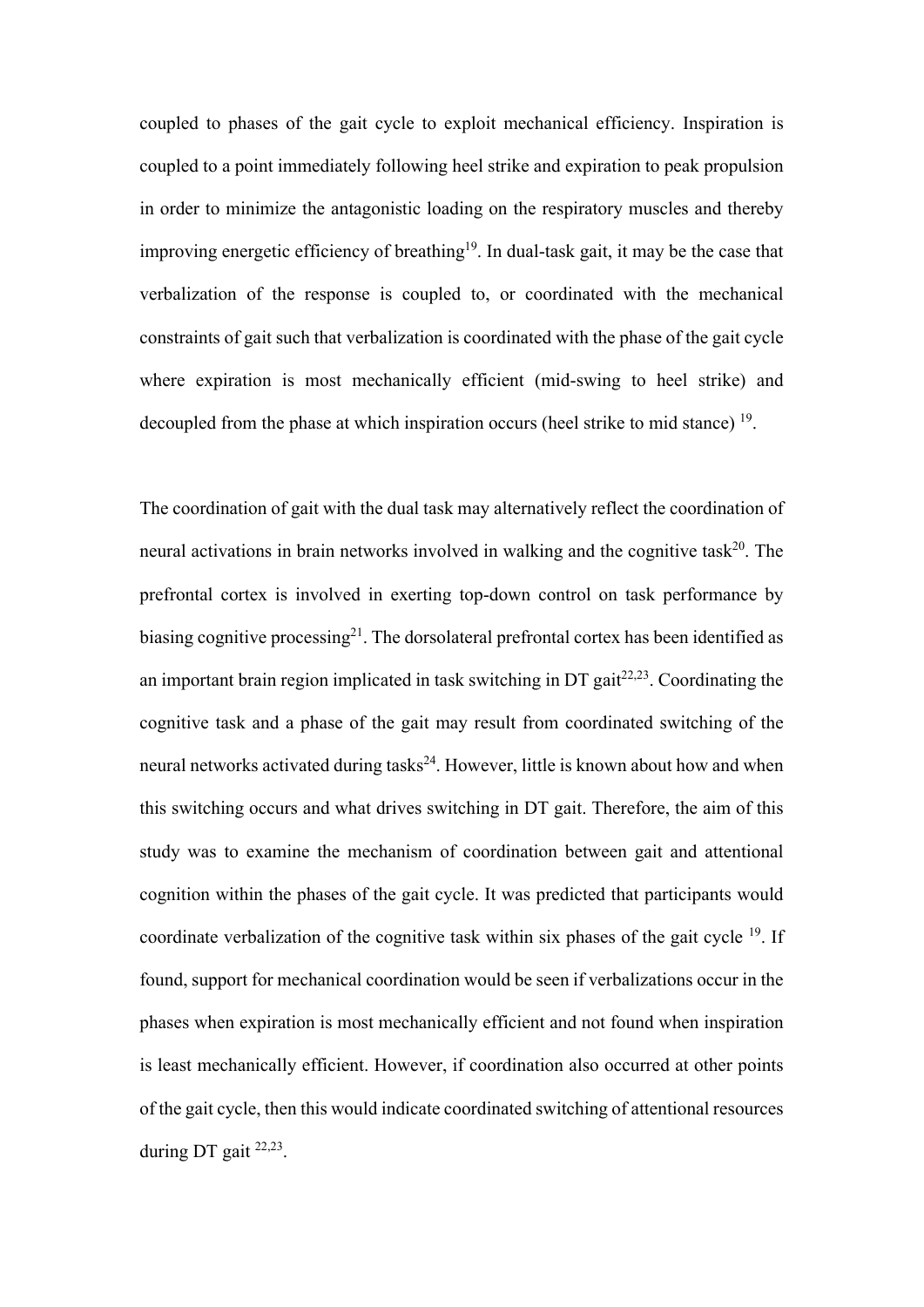# **Method**

#### *Participants*

A convenience sample of nineteen healthy young adults (15 females, mean  $\pm$  SD: age,  $22 \pm 2$  years; body mass,  $67.1 \pm 11.1$  kg; height,  $168 \pm 10$  cm) were recruited for this study.

Exclusion criteria for the study included known gait dysfunction, contraindications to walking exercise, neurological conditions or dyscalculia. Inclusion criteria included aged 18-60 years old, able to walk on a treadmill, able to understand instructions given in English and able to count for 120 s using English words for numbers. The University of Brighton Ethics committee approved this study. All methods were performed in accordance with the relevant guidelines. All participants gave written informed consent prior to participation in the study.

# Procedure

Participants walked on a motorized treadmill (Life fitness CLST, Life Fitness, Cambridge, UK) for 120 s. Participants were instructed to walk as comfortably and as naturally as they could at their preferred walking speed whilst performing the cognitive task (dual task) and to prioritize neither task. The verbal instructions for these tasks were as follows: "walk as comfortably and as naturally as you can" and "perform as many subtractions as accurately as you can". Preferred treadmill walking speed was determined using an established technique<sup>25</sup> where participants started walking at 2.0 km.h<sup>-1</sup>, whilst speed was increased in 0.1 km.h<sup>-1</sup> increments until the participant reported that the speed equaled their preferred walking speed. The treadmill speed was then increased to  $6.5 \text{ km.h}^{-1}$  and lowered in 0.1 km.h<sup>-1</sup> increments until the participant again identified their preferred speed. This process was repeated four times and the mean of the identified preferred walking speeds was used as the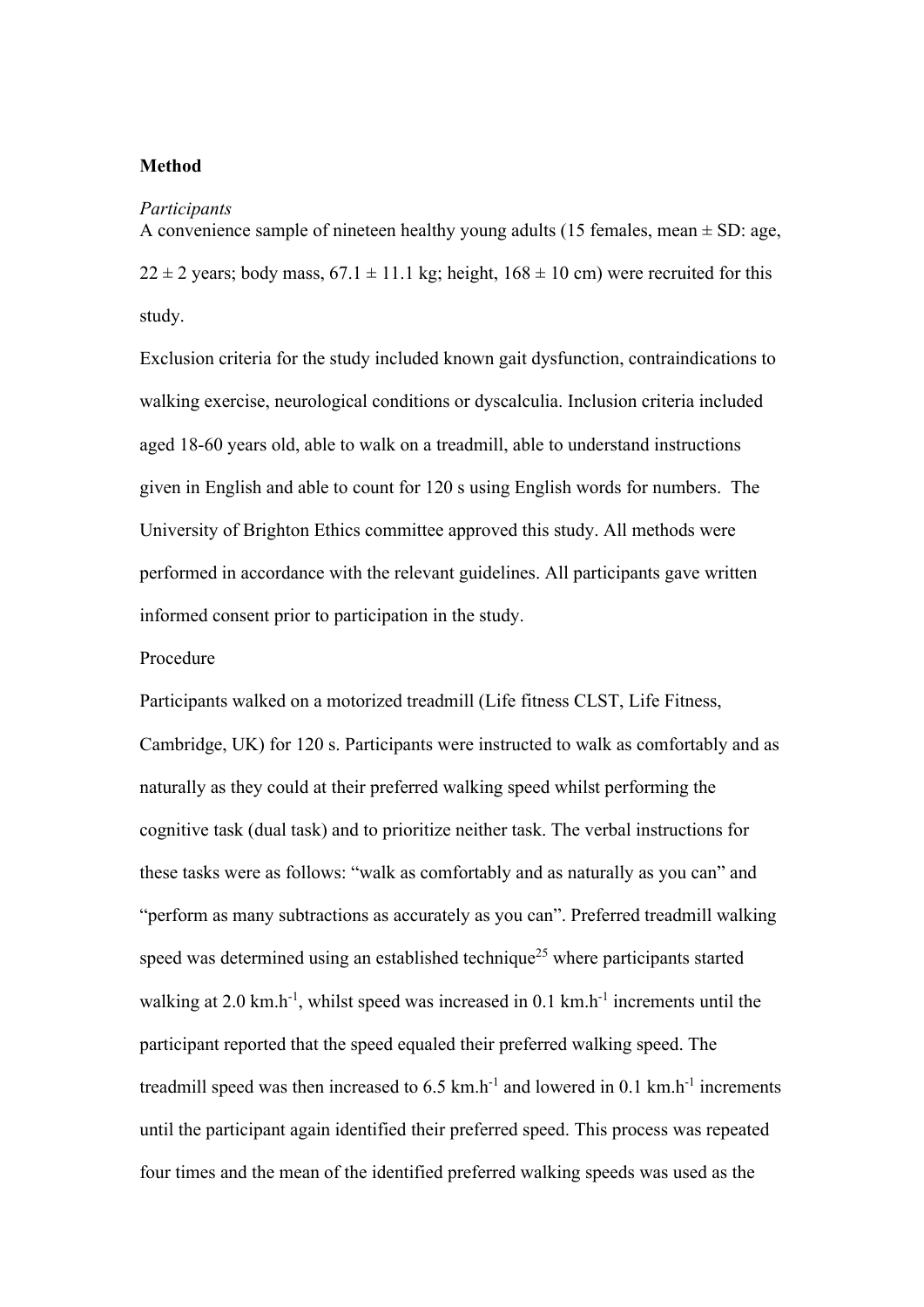preferred walking speed. Participants walked at their preferred treadmill walking speed for 15-20 s before recording began.

# **Measures**

## *Gait analysis*

Gait variables were recorded using a wireless gait analysis system which consisted of three body worn sensors, each containing a gyroscope (OPAL, APDM, Portland, USA, for details see<sup>26,27</sup>). Two sensors were placed on the left and right shank, 4 cm superior and anterior to the malleolus. The third was placed on the lumbar trunk at the L5 spinous process. The sensors transmitted their data online to a wireless receiver linked to the Mobility Lab software package (Version 1, APDM, Portland, USA). Three separate temporal events, heel strike, toe off and mid-swing were identified through changes in shank angular velocity around the lateral-medio axis using a custom-built MATLAB (The MathWorks, Natick, MA, USA) script<sup>28</sup>. For both left and right leg data, midswing events were found from the peak shank angular velocity by finding the peaks that were greater than  $0.3$  radians.s<sup>-1</sup> and at least 100 samples apart to make sure faster walkers' midswings were also detected. Heel strike and toe off events were identified by first applying a 3Hz low pass Butterworth filter then the inverse peaks before and after the midwing were identified. Next, using these inverse peaks as a starting location, a 10Hz low pass Butterworth filter was applied to the raw data and then inverse peaks found within the 10Hz data searching backwards in an empirically determined number of samples. The inverse peaks in the 10 Hz data was then used to identify heel strike and toe off events in the raw data. Heel strike in the raw data was identified by searching for the first inverse peak from midswing to the 10 Hz heel strike inverse peak. Toe off in the raw data was identified by searching for the first inverse peak from midswing to the 10 Hz toe off inverse peak (for further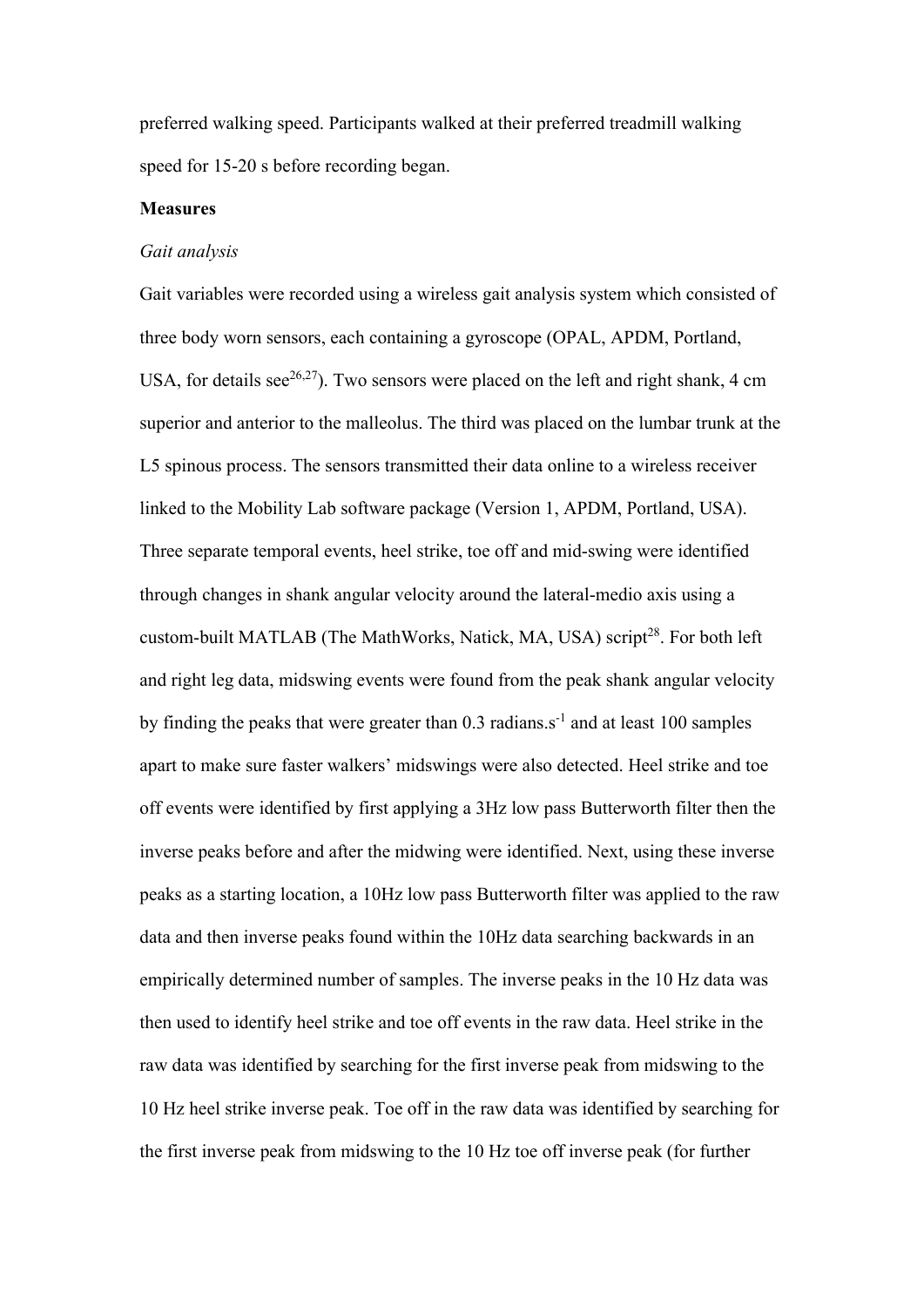details of the method see  $^{29}$ ). For Left and right leg toe off, midswing and heel strike events were used to define the six phases of the gait cycle (see Figure 1). Left Double Stance (LDS) was defined as the time between left heel strike and right toe off. Right Initial Swing (RIS) was defined as the time between right toe off and right midswing. Right Terminal Swing (RTS) was defined as the time between right midswing and right heel strike. Right Double Stance (RDS) was defined as the time between right heel strike and left toe off. Left Initial Swing (LIS) was defined as the time between Left toe off and left midswing. Left Terminal Swing (LTS) was defined as the time between left midswing and left heel strike.

## INSERT FIGURE 1 ABOUT HERE

Relative reliability was chosen as a measure of stride variability because this measure allows comparison between groups and walking conditions where mean values may differ, but variation may (or may not be) similar.

# *Verbalization times*

## *Cognitive task performance and Verbalization times*

Participants performed serial subtractions in sevens starting from a number between 590-599 which was recorded using a portable digital dictaphone (UX200, Sony, Tokyo, Japan) and analyzed off-line. The starting number for each trial was selected using the pseudo-randomization function in Microsoft Excel (Version 2013, Microsoft Corporation, Redmond, USA). The numbers of correct responses and errors were recorded (see Ellmers et al.  $30$ ). Participants were instructed to make as many correct subtractions as possible in 120 s.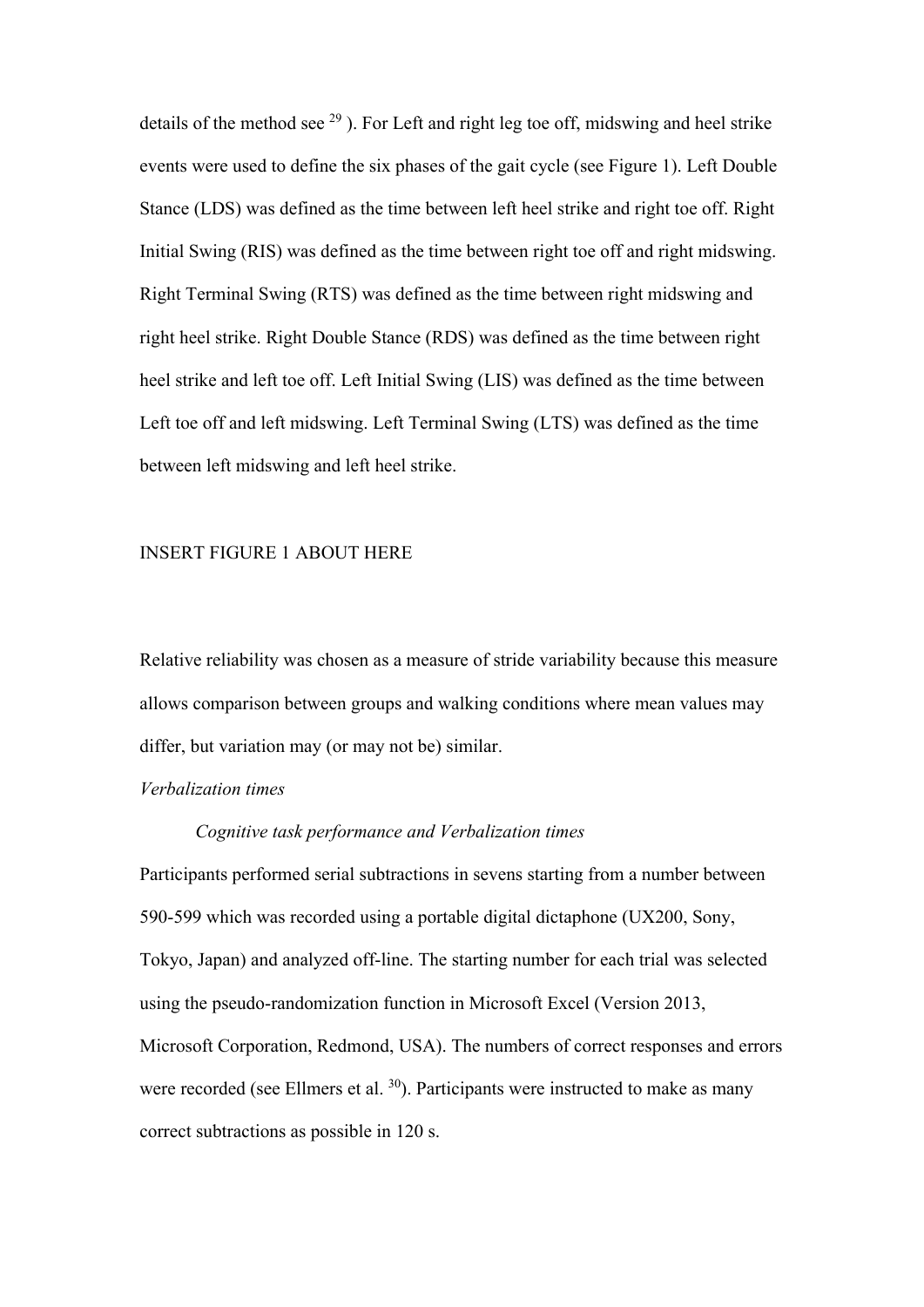Verbalizations from the cognitive task were analyzed using QuickTime Media Player (Apple, Cupertino, California, USA) audio file playback to identify the time points that they occurred at. Audio files were analyzed at a temporal resolution of .01 ms. An audio tone signaled the start of the trial, at which point a marker was inserted into wireless accelerometry time series and the participant began counting backwards. Time points for every verbalization were recorded for the following two points: first, mid verbalization time (VERMid), which was defined as the start of the participant verbalizing the word 'and'. This point was selected as a point during the cognitive processing of the secondary task. Second, end verbalization time (VER*End*), which was defined as the end of the verbalization of the last word for each three-digit number. This point was chosen as a marker of verbalization after completing secondary task cognitive processing. Verbalization Response Duration (VRD) was calculated as the difference in time (s) between the VERMid and VER*End* and used as a marker of cognitive processing of the secondary task with longer VRD indicating longer cognitive processing times. It has been shown that calculation response times increase with increases in calculation difficulty and number of calculation subprocesses performed 31,32. VRDs for one-digit, two-digit and three-digit transformations in the cognitive task for all participants were compared using paired samples *t*-tests. One-digit VRDs were significantly shorter than two-digit VRDs  $(t(18)=5.267, p=0.00005, d=1.2)$ , but twodigit VRDs were not significantly shorter than three-digit VRDs (*t*(18)=0.207, *p*=0.839, *d*=0.05). Inter-rater reliability of the VRDs between two independent assessors was *r*=0.973.

## *Coordination of gait and verbalization*

The frequency that both VER *Mid* and VER *End* verbalization times occurred in each of the six phases of the gait cycle were calculated using a bespoke algorithm in MATLAB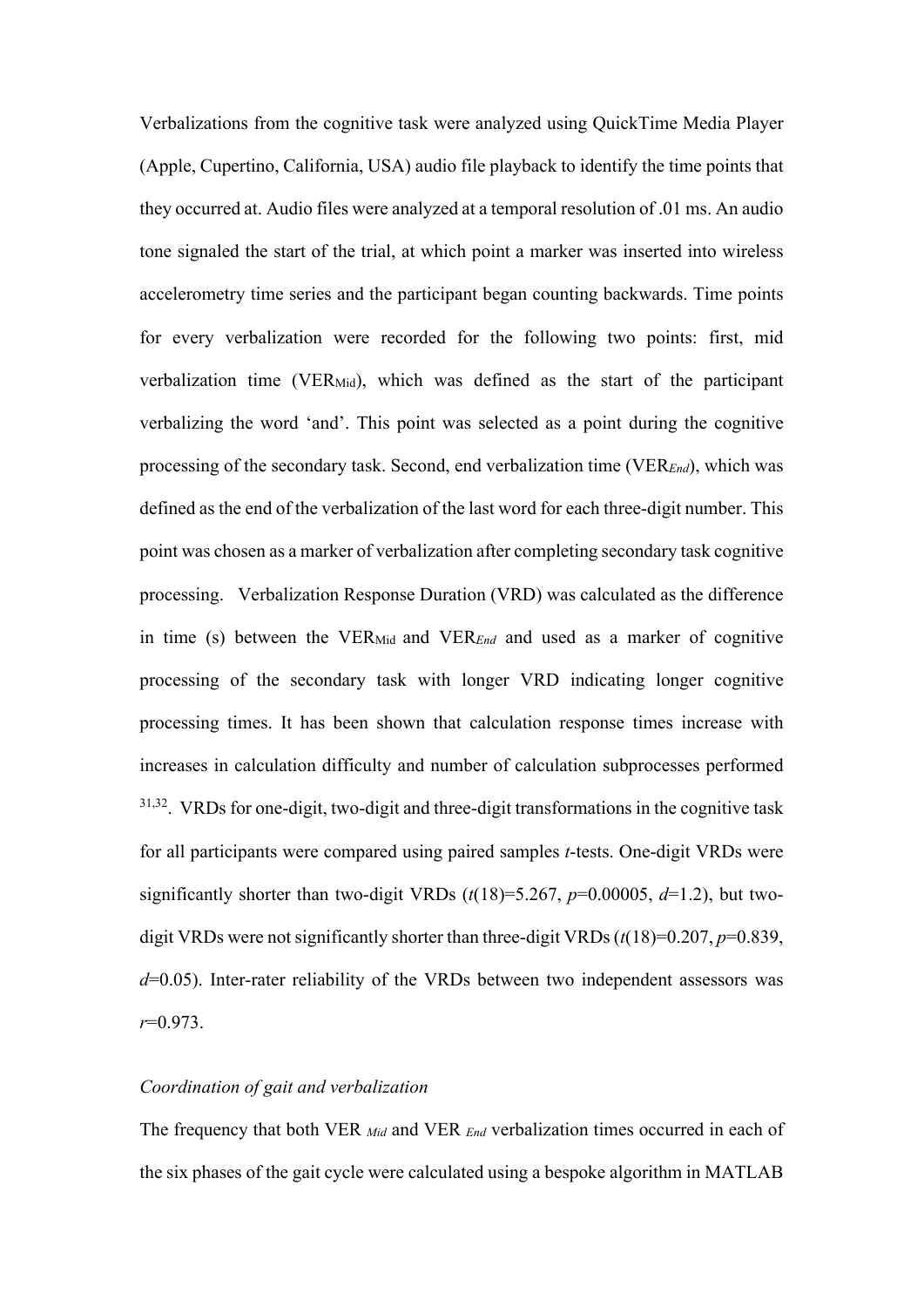(The MathWorks, Natick, MA, USA). To locate the gait cycle that the VER *Mid* occurred in, first the start and end point of the gait data was identified by finding the first and last heel strike of the right foot in the 120 s trial. Then the absolute difference between the VER*Mid* and the right heel strike with the shortest duration away from the verbalization time for each VER*Mid* was calculated. If the nearest right heel strike that occurred was after the VER*Mid* then the first right heel strike before the VER*Mid* was used to define the start point of the gait cycle that the verbalization occurred in. If the nearest right heel strike occurred before the VER*Mid* then the next right heel strike after the verbalization was used to define the end of the gait cycle. The time of these events within the gait cycle was used to identify the phase that VER*Mid* occurred in for each verbalization for each participant. This process was repeated to find the phases of gait that VER*End* occurred at. To control for bias in the frequency counts resulting from differences in the gait phase durations, count density distributions were calculated for each participant's VER*Mid* and VER*End* based on the mean gait phase duration for each cycle analyzed.

After performing the dual task, participants reported their perceived effort on the task using a visual analogue scale with 1 being lowest effort and 10 being highest effort rating.

# *Data Analysis*

All statistical analyses were performed in SPSS and MATLAB software packages. Data were checked for normality using the Shapiro-Wilk's test, nonparametric statistical tests were used if data violated normality assumptions.

To examine systematic effects in the coordination of gait and verbalization across all participants, One-way between-subjects ANOVAs were used to calculate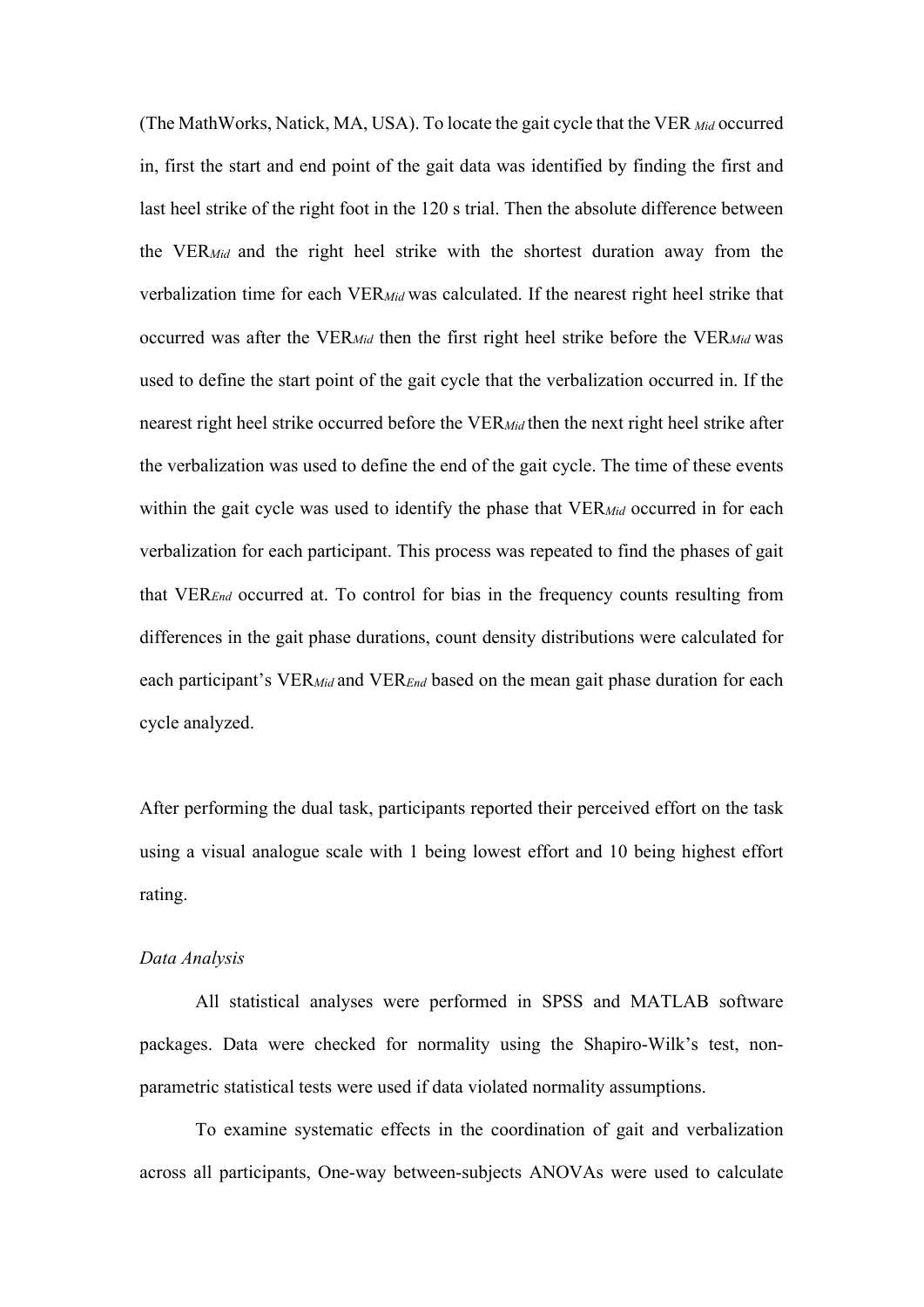differences in normalized density distributions between the six gait phases (LDS, RIS, RTS, RDS, LIS, RTS) for VER*Mid* and VER*End* times. To examine individual differences in the coordination of gait and verbalization, distributions of the VER*Mid* and VER*End* times across the gait phases were compared to chance level distributions using a chi-squared goodness of fit test  $(\chi^2)$ . To examine subgroup differences in those that coordinated gait and VER *mid* and VER *End* times and those that did not, two groups were created *post-hoc* using a median split of the Index of Coordination (Coordinators, Non-coordinators). Index of Coordination was calculated by dividing the individual  $\chi^2$ value of the normalized proportion of verbalizations in each phase by the sum of the absolute adjacent differences in the normalized proportion of verbalizations in phases. Coordination group was then used as a between subjects factor in a Two-way mixed design ANOVAs with Gait Phase as the within-subjects factor. To examine differences in cognitive processing time in Coordinators and Non-coordinators, independent samples *t*-test were used. Calculation of Verbalization Response Durations(VRD) were measured from the first verbalization of the 3-digit number to the final verbalization of the last digit but only when ones or ones and tens digits needed to be transformed in the cognitive task. Effect sizes were calculated using partial eta squared (*ηp<sup>2</sup>*) for ANOVA effects and Cohen's *d* pairwise comparisons. The threshold for rejecting the null hypothesis was set at *p*<0.05.

#### **Results**

## *Group level analysis*

Proportions of Normalized VER*Mid*

No significant effect of Gait Phase was found in the normalized count density distributions of VER*Mid* (*F*(3.341,66.812)=.702, *p*=0.569, *ηp<sup>2</sup>* =0.034). Furthermore, no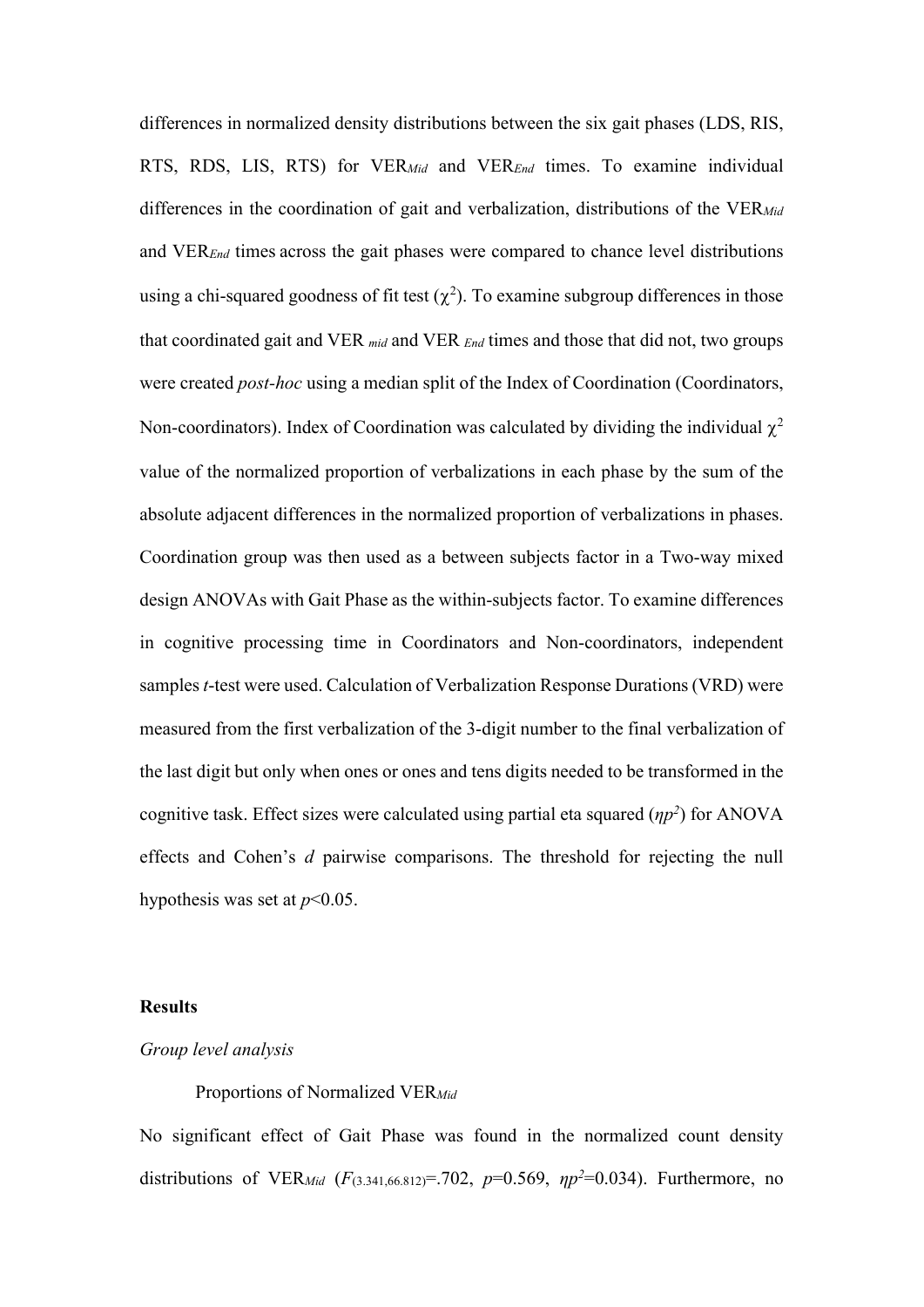normalized proportion was significantly different to chance (all  $p$  $>$ 0.05). Proportions have been plotted for each condition in Figure 2.

# INSERT FIGURE 2 ABOUT HERE

## Proportions of Normalized VEREnd

No significant effect of Gait Phase was found in the normalized count densities proportions (*F*(2.819,56.358)=.956, *p*=0.449, *ηp<sup>2</sup>* =.046 Furthermore, no normalized proportion was significantly different to chance (all *p*>0.05). Proportions have been plotted for each condition in Figure 3.

# INSERT FIGURE 3 ABOUT HERE

# Proportions of Normalized VEREnd

# *Individual analysis*

To further investigate the coordination between gait and verbalization, post hoc analysis of individual data was conducted. An analysis of individual trends in verbalization patterns was carried out using  $\chi^2$  goodness of fit analysis for each participant. The VER*Mid* times revealed 10/19 participant's distributions of verbalizations were significantly different ( $p$ <0.01). A similar number of significant differences ( $p$ <0.01) was also found for the VER*End* times (9/19).

# *Subgroups analysis*

To analyze subgroups, data was separated using a median split of the Index of Coordination into Coordinators and Non-coordinators. This created group sizes of 10/19 for the VERMid subgroup classification and 10/19 for the VEREnd data. Table 1 contains summary statistics of the subgroups. Next, VRD as markers of cognitive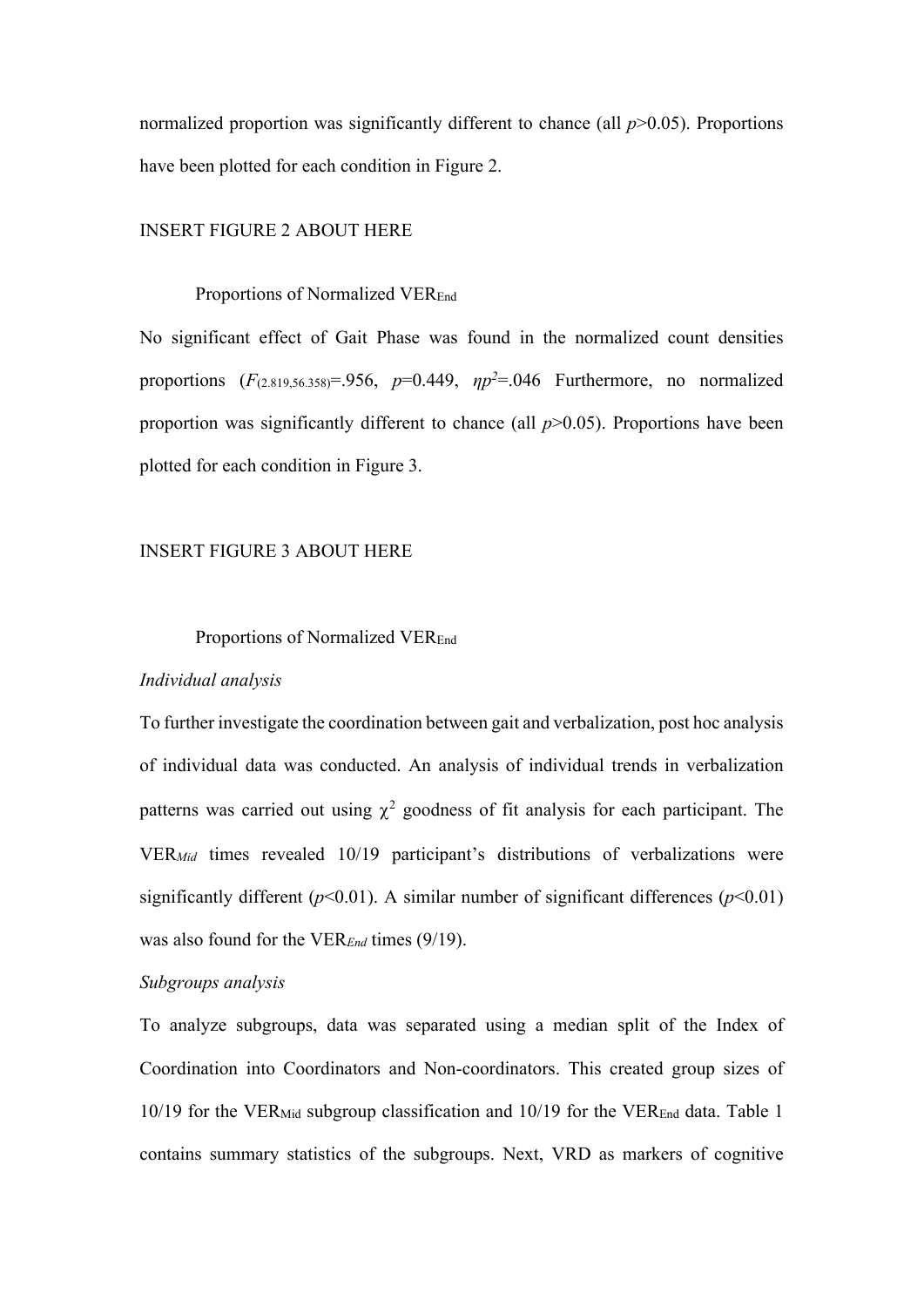processing were compared between the groups. Significant differences between VRDs for VER<sub>Mid</sub> Coordinators and Non-coordinators were found  $(t(17)=2.365, p=0.03$ , *d*=1.10). Mean VRD for Coordinators was 1.40 s (SD=0.18), and 1.11 s (SD=0.32) for Non-coordinators. No significant differences between VRDs for VER*End* Coordinators and Non-coordinators were found  $(t(17)=1.361, p=0.18, d=0.59)$ . Mean VRD for Coordinators was 1.37 s (SD=0.34), and 1.19 s (SD=0.29) for Non-coordinators.

#### INSET TABLE 1 ABOUT HERE

Normalized proportions of VER*Mid* across the gait phases for VER*Mid*. Coordinators and Non-coordinators showed no significant main effect of Phase  $(F_{(5, 95)}=0.650, p=0.662,$  $np^2$ =.033), nor an VER<sub>Mid</sub> Coordination by Phase interaction (*F*(5, 95)=0.467, *p*=0.800, *ηp<sup>2</sup>*=.024). Additionally, no significant effects were found for the VER*End* Coordination Phase,  $F_{(3.024,57.464)} = .997$ ,  $p=0.401$ ,  $np^2 = .050$ , nor an VER<sub>*Mid*</sub> Coordination by Phase interaction, *F*(3.024,57.464)=1.976, *p*=0.127, *ηp<sup>2</sup>* =.094.

No significant differences in the STV CoV were found between VER*Mid* Coordinators and Non-coordinators (*t*(17)=1.464, *p*=0.161 *d*=0.43, VER *Mid* Coordinators STV CoV mean=0.96, SD=0.12, VER *Mid* Non-Coordinators mean=1.08, SD=0.68).

No significant difference in the STV CoV were found for VER*End* between Coordinators and Non-coordinators  $t(17)=0.249$ ,  $p=0.806$ ,  $d=0.11$ , Coordinators mean=1.01, SD=0.22, Non-coordinators mean=1.03, SD=0.18).

## **Discussion**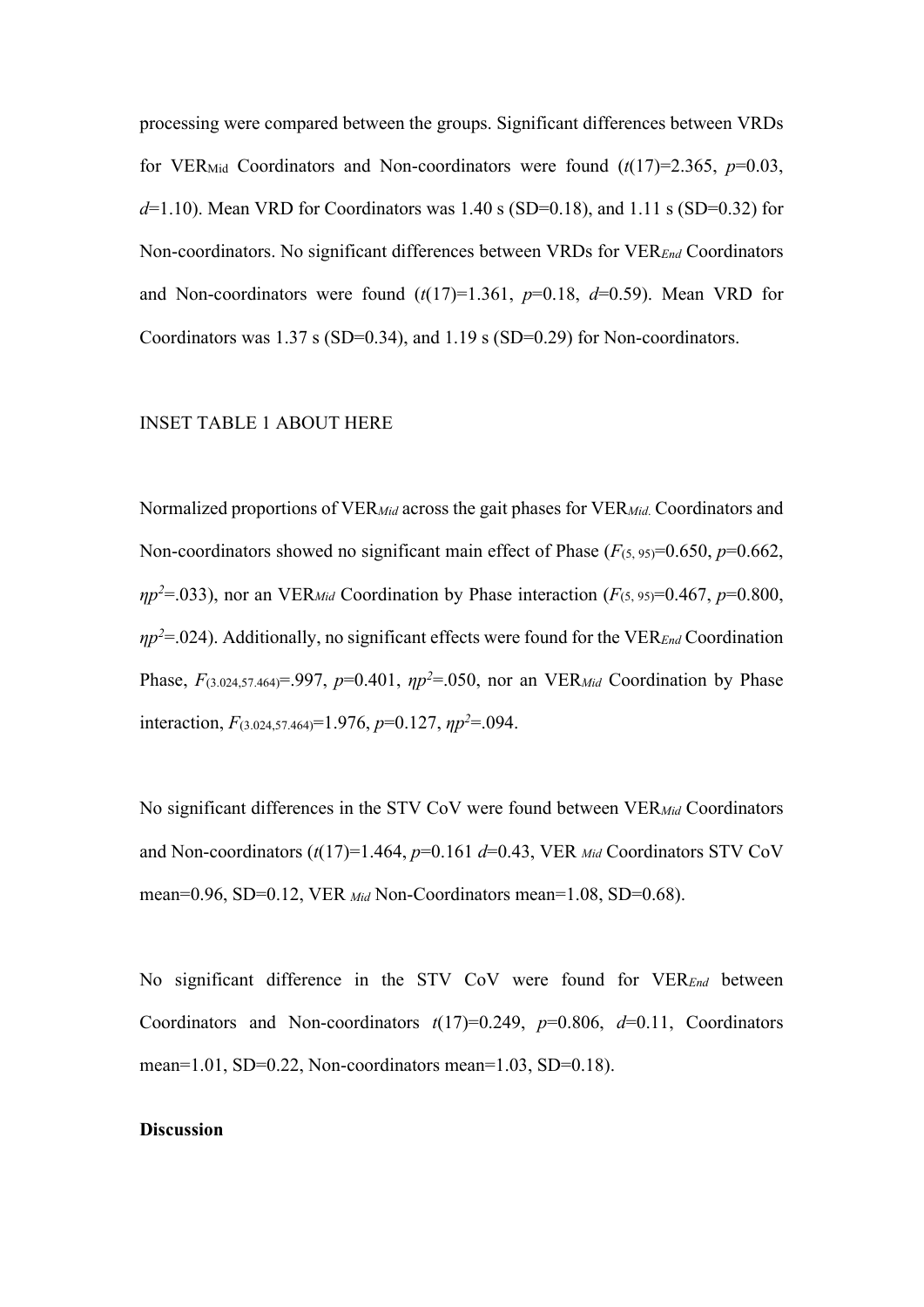The aim of this study was to investigate coordination between gait and attentional cognition within the phases of the gait cycle. Group comparisons of the proportion of VER*Mid* and VER*End* during the six phases of the gait cycles did not differ significantly between gait phases they occurred at. However, individual analysis of this coordination between verbalization and gait phase showed significant differences in the distribution of VER*Mid* and VER*End* verbalization points across the gait cycle for fourteen of the nineteen participants  $(p<0.05)$  respectively. This does not support the prediction that mechanical coordination was responsible for this effect because verbalization was not linked to the phase of gait where the mechanical load on the diaphragm is known to be at its lowest<sup>19</sup>. The distribution of VER<sub>*Mid*</sub> and VER<sub>*End*</sub> proportions across the gait phases was not random for most participants and patterns were specific to individuals. Additionally, cognitive processing time of the cognitive task was significantly longer in those who showed evidence for coordinating VER*Mid* with particular gait phases. VER*Mid* are points in the cognitive task where processing is higher than VER*End*. These findings support the prediction that there is dynamic switching of attentional resources during the dual task because verbalizations are not independent of gait phase and are not equally distributed across it. The coordination between gait and attentional cognition resulted from both motor and cognitive tasks using shared resources because those that required greater cognitive resources, indicated by longer VRDs, showed greater coordination between gait and the SERIAL 7 task.

No systematic group coordination between VER*Mid* or VER*End* and gait phase indicates that neither mechanical nor neural mechanism constrained the coordination of gait and the cognitive task to specific phases of the gait. By hypothesis, the lack of a mechanical mechanism constraining motor and cognitive coordination may have resulted from the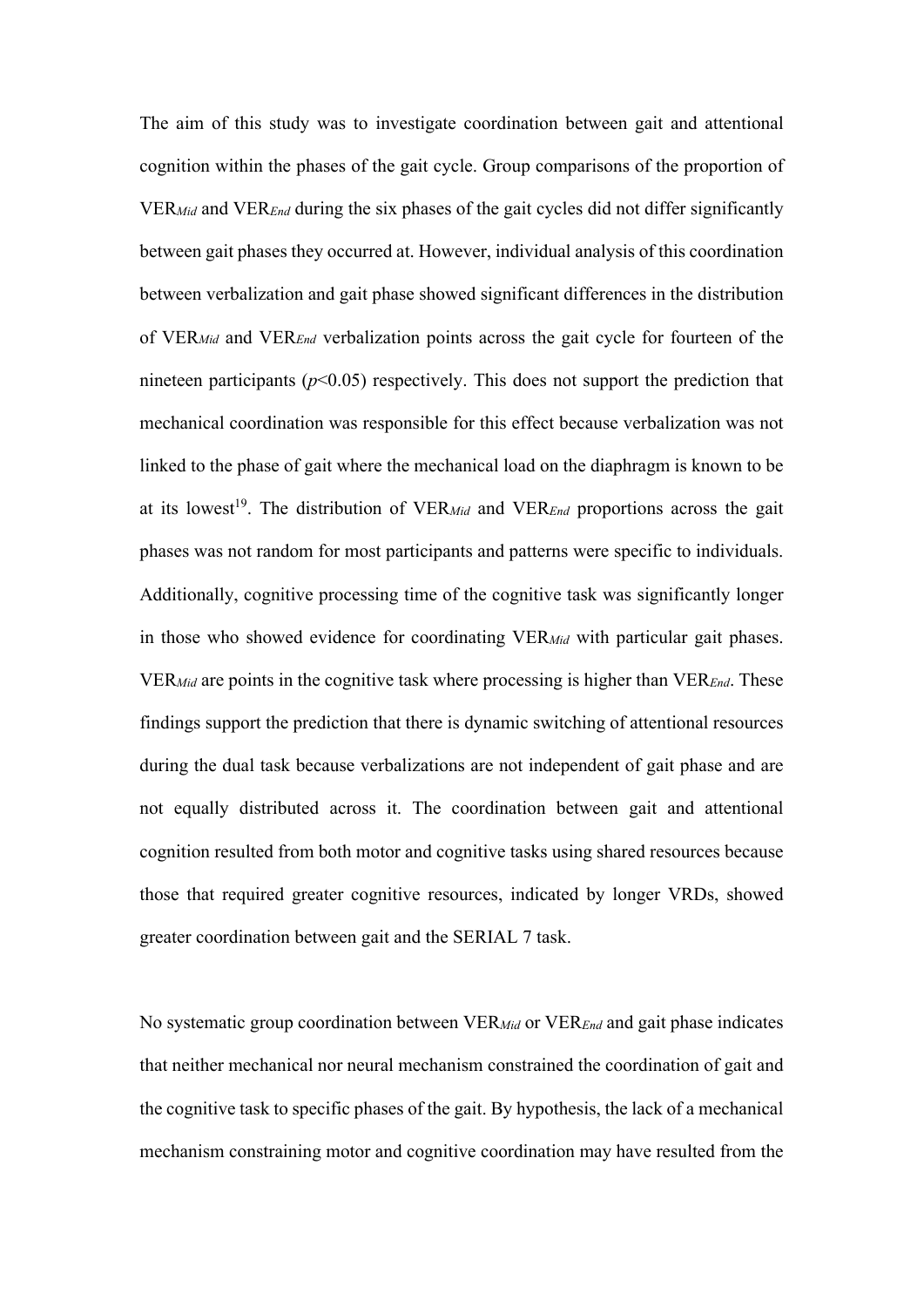load of the diaphragm not being great enough during the heel strike phase of the walking task. The invasive nature of measuring forces in the diaphragm prevented this measurement from being included in this study. However, this lack of a constraint would allow verbalization to be distributed across all phases of the gait cycle rather than coupled to the initial swing phase as seen in expiration during running (e.g.  $^{19}$ ). Additionally, the performance of the gait and cognitive tasks did not result in a systematic coordination pattern between the two tasks at the level of the group. But, coordination of gait and the cognitive task was seen at an individual level, suggesting there is no common neural processing constraints that drives this coordination. The exact mechanisms that causes dual-task interference remain controversial. It is widely assumed that dual-task effects arise when simultaneously performed tasks are controlled by a shared central resource<sup> $6,8,33$ </sup>. Two competing theories have been proposed to explain the nature of this resource: the bottleneck and central capacity theories. The bottleneck theories posit that there is one central, limited, cognitive resource which operates serially. During dual-task performance, concurrent demands on this resource leads to a bottleneck in processing. Importantly, there is an assumption that tasks cannot be processed concurrently<sup>8</sup>. Central capacity theories posits that task performance is dependent on capacity-limited pools of cognitive resources which allows for the parallel processing of tasks<sup>6</sup>. Dual-task interference arises if one of the tasks places demands on a shared resource which exceeds its limited capacity<sup>6,7</sup>. The present data shows that healthy adults can dynamically switch the locus of control between walking and cognitive task performance indicating that the dual-tasks may be processed serially. This switching may reflect the coordination of neural activations during walking and the cognitive task<sup>20</sup>. The dorsolateral prefrontal cortex has been identified as an important brain region implicated in task switching in DT gait $^{22,23}$ .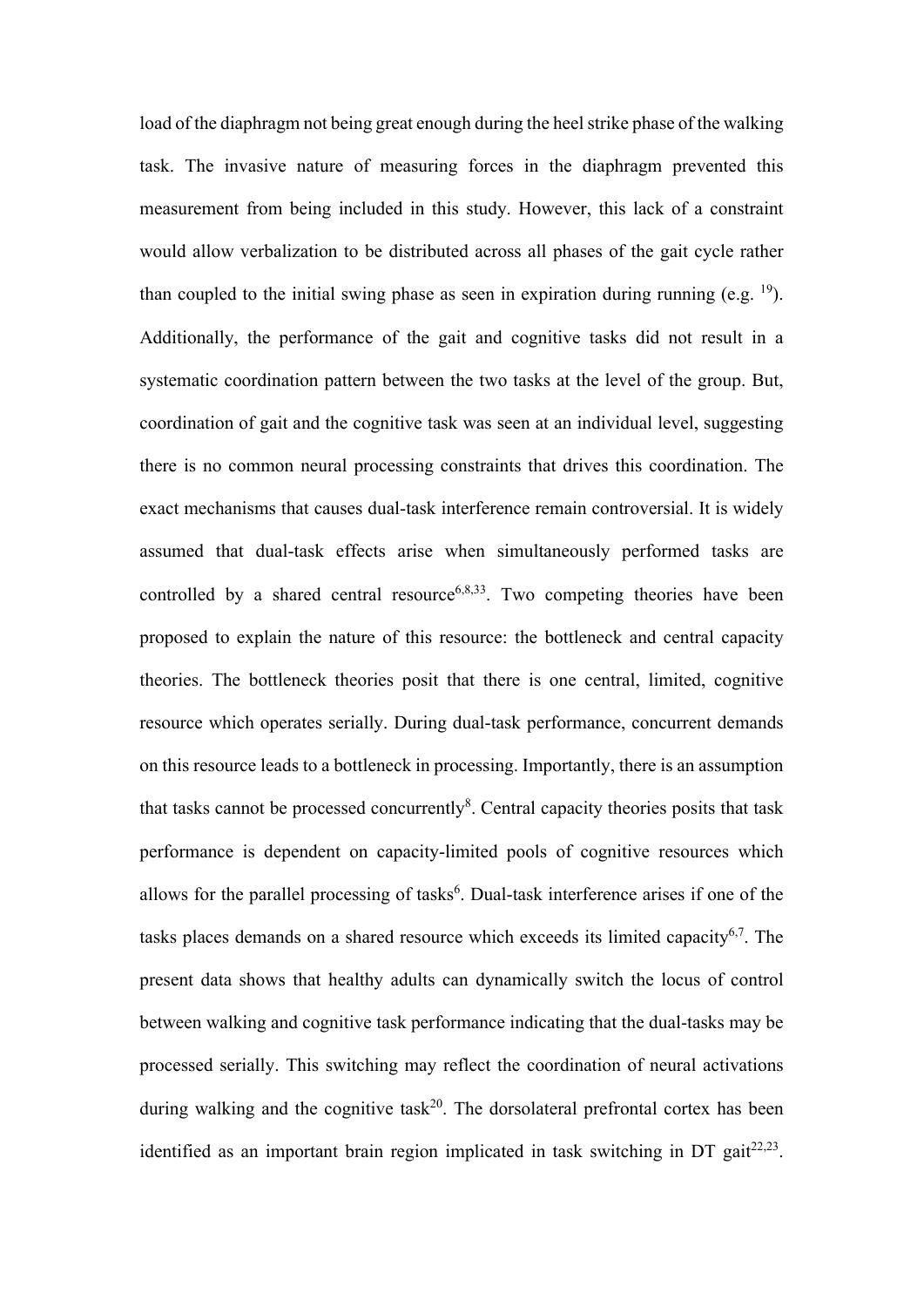Individual differences in the coordination between tasks is consistent with the deployment of different strategies used by the participants. Here we provide evidence to support the view of Watanabe and Funahashi $^{24}$  that coordinating the cognitive task and a phase of the gait may result from coordinated switching of the neural networks activated during tasks. Herein the present study, we show that the shared motor and cognitive mechanism across participants do not constrain performance towards a similar spatio-temporal pattern across the gait cycle, and may result from differences in strategy or individual motor and cognitive constraints on DT gait. When there is capacity, young adults flexibly prioritize walking or talking depending on the available resources to act within the task constraints<sup>10</sup>. Additionally, we also show that prioritization of gait or the cognitive task is not necessarily an "either-or" process throughout the dual task. A cognitive task prioritization would result in verbalizations that were not evenly distributed across the phases of the gait cycle and presumably superior cognitive task performance, which was not seen in the data. Prioritization can change during DT gait.

What is driving the coordination between gait and the cognitive task in participants? The findings from our subgroup analysis support the view that cognitive processing during DT gait drives the coordination between gait and the cognitive task. Individuals that have higher indexes of coordination between VER*Mid* and gait phase show longer VRD indicative of greater cognitive processing. However, those that have lower index of coordination between VER *Mid* and gait phase have shorter VRD indicative of less cognitive, more automatic processing which has long been associated with less attentional capacity demands<sup>34</sup> and skillful task performance<sup>35</sup>. No differences were found between these comparisons when subgroups were separated by those that showed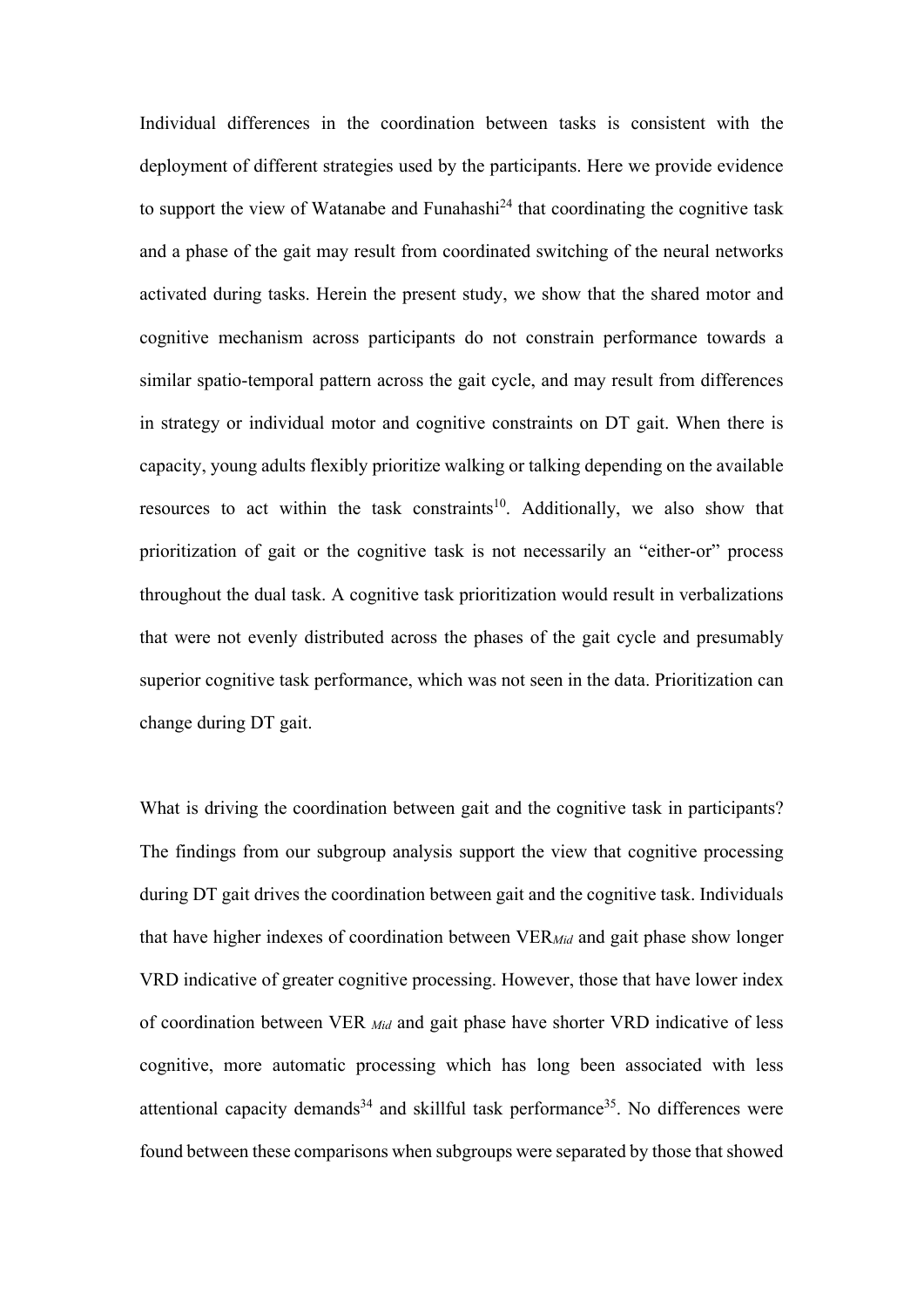higher indexes of coordination between gait phase and VER*End* and those that showed lower indexes. This finding is consistent with the literature showing dual task gait disrupts both gait and cognition<sup>5</sup>, it is also consistent with researchers who have shown coordination between digit verbalization and gaze behavior during dual task gait<sup>30</sup>. However, the present study shows for the first time that when demands on cognitive processes are high enough, the walkers respond by coordinating motor and cognitive processes.

The lack of coordination of gait and cognition in those with shorter VRD reflects more automatic processing of the serial subtraction task and gait, indicating these processes may be performed using independent systems in these individuals. Furthermore, we did not find any evidence that high or low cognitive processing in the serial subtraction task interfered with STV, the most frequent marker of gait control in the literature<sup>36</sup>. It may be the case that coordination between gait and the cognitive task is a more sensitive marker of gait stability in the DT task walking paradigm. Somewhat contrary to the literature that argues cognitive task interferes with gait<sup>5</sup>, we found that greater cognitive processing was indicative of greater coordination between gait and cognition. It may be that when cognitive resources are limited but not exhausted, participants deal with the cognitive processing demands of the dual task by coordinating motor and cognitive processes. However, by hypothesis, if cognitive processing requirements are greater than the resources available then there may be a breakdown in this coordination. In support of this proposal, it has been shown by Ellmers et al.  $30$  that the coordination between gaze behavior and gait breaks down under conditions of high cognitive load (serial subtraction secondary task), but coordination between serial subtraction verbalizations emerges. It may also be the case that those with personality traits to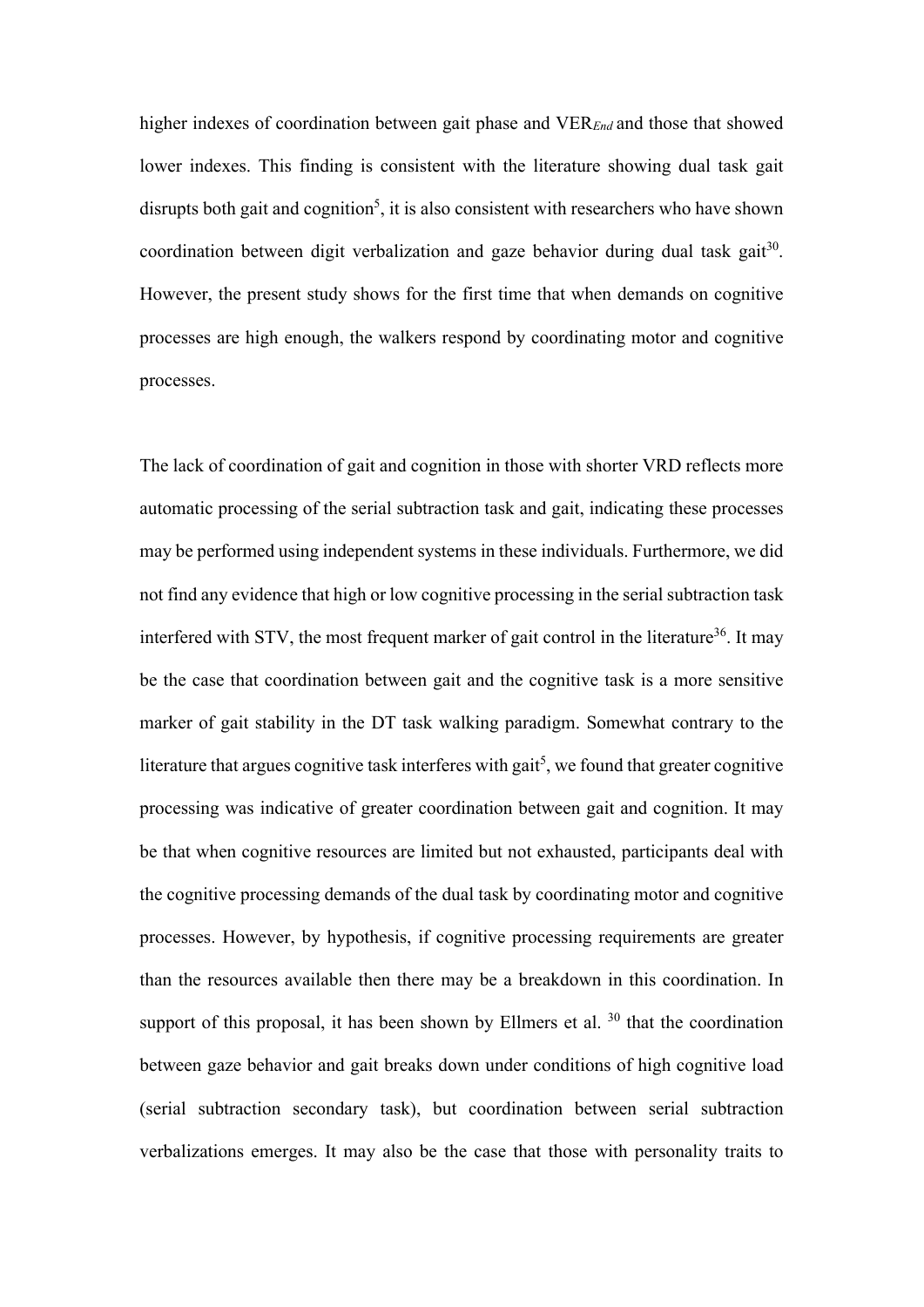consciously 'reinvest' motor processes or have higher trait anxiety and alert attention to these processes in consciousness, are more likely to coordinate cognitive and motor processes. Thus, in turn they may have a greater propensity for dual tasks to break down under conditions of high cognitive load<sup>30</sup>, which has been observed in older and clinical populations<sup>37</sup> or during more complex motor tasks, such as obstacle avoidance<sup>38</sup>.

It has been argued that both low and high STV reflect gait stability<sup>36</sup>, suggesting there is an 'optimal' gait speed that is less variable. These authors argue that functional adaptation to the walking environment is indicative of higher STV. Furthermore, it has been shown that greater STV is seen in over-ground compared with treadmill walking and that a dual-task increases this effect<sup>39</sup>. However, STV can be interpreted differently. To our knowledge, this is the first study to examine how gait and attentional cognition are coordinated during the gait cycle. This approach adds to the methods of analysis in the dual-task gait literature and may allow for a deeper understanding of the mechanisms of this coordination. Measuring the change in STV may not capture important within-stride effects. In addition, the argument that changes in STV indicate changes in cognitive control may be more nuanced. According to the DST approach, variability in gait may represent noise in the motor system or it may reflect functional adaptation to the task<sup>40</sup>. For example, long-range correlations with power law scaling of gait stride times show that the order of stride times are important as well as the size of the interval itself<sup>41</sup>. As such, variability can contribute positively towards achieving the movement goal, work against it or make no contribution, depending on the constraints which the individual is moving within<sup>42</sup>. Importantly, our approach allows us to capture individual differences in task performance, which may not be seen when STV and the effect of DT on STV is measured across groups to indicate gait stability.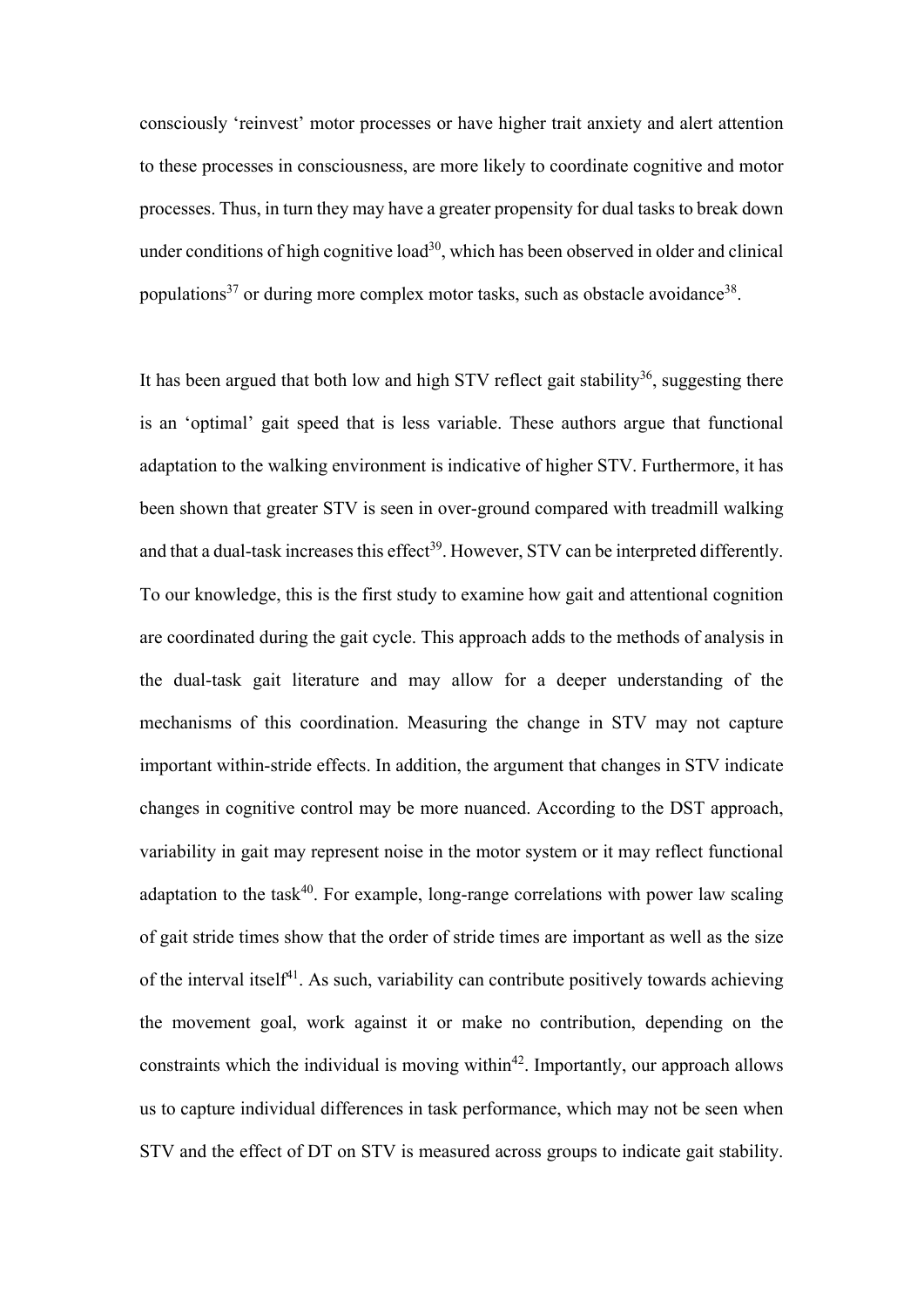We argue that our method of examining the coordination of gait and verbalization adds to the DST approaches to measuring of stability in gait alone<sup>43</sup>. It may provide a new measure to study conditions such as dementia, fall risk and age-related decline in executive function and loss of mobility where the breakdown of coordination between neuromotor and neurocognitive systems may be important, perhaps through dysfunctional frontal cortex activity and limited attentional resources<sup>20</sup>.

In conclusion, for the first time, we have found within stride coordination between gait and verbalization, and that prioritization in DT gait is dynamic. This effect does not occur at a consistent phase in the gait cycle across participants and is not solely a result of biomechanical constraints. Individual differences in the coordination between verbalization and gait phase exist, reflecting strategic approaches adopted by the participants. Furthermore, there was evidence that longer cognitive processing time during the cognitive task is found in those that coordinate cognitive processing with gait phase, indicating that there may be shared cognitive and motor resources in some but not all participants during DT gait and that efficient task processing in the cognitive task may reduce demand on shared resources.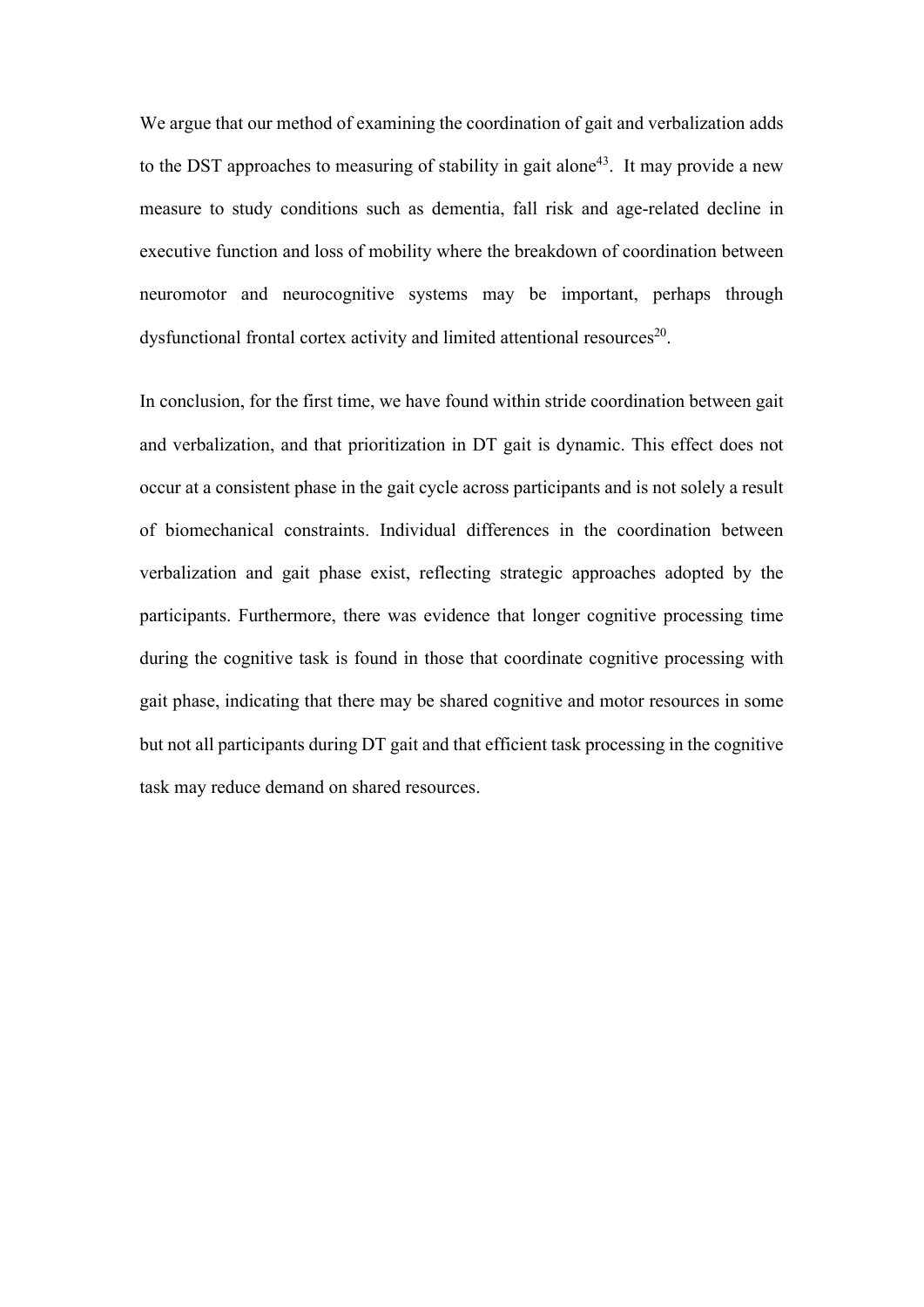# **References**

- 1 Yogev-Seligmann, G., Hausdorff, J. M. & Giladi, N. Do we always prioritize balance when walking? Towards an integrated model of task prioritization. *Mov. Disord.* **27**, 765-770, doi:10.1002/mds.24963 (2012).
- 2 Woollacott, M. & Shumway-Cook, A. Attention and the control of posture and gait: a review of an emerging area of research. *Gait & posture* **16**, 1-14 (2002).
- 3 Herman, T., Mirelman, A., Giladi, N., Schweiger, A. & Hausdorff, J. M. Executive Control Deficits as a Prodrome to Falls in Healthy Older Adults: A Prospective Study Linking Thinking, Walking, and Falling. *Journals of Gerontology Series a-Biological Sciences and Medical Sciences* **65**, 1086- 1092, doi:10.1093/gerona/glq077 (2010).
- 4 Montero-Odasso, M., Verghese, J., Beauchet, O. & Hausdorff, J. M. Gait and Cognition: A Complementary Approach to Understanding Brain Function and the Risk of Falling. *J. Am. Geriatr. Soc.* **60**, 2127-2136, doi:10.1111/j.1532-5415.2012.04209.x (2012).
- 5 Al-Yahya, E. *et al.* Cognitive motor interference while walking: A systematic review and meta-analysis. *Neurosci. Biobehav. Rev.* **35**, 715- 728, doi:10.1016/j.neubiorev.2010.08.008 (2011).
- 6 Kahneman, D. *Attention and effort*. Vol. 1063 (Citeseer, 1973).
- 7 Tombu, M. & Jolicœur, P. A central capacity sharing model of dual-task performance. *Journal of Experimental Psychology: Human Perception and Performance* **29**, 3 (2003).
- 8 Pashler, H. DUAL-TASK INTERFERENCE IN SIMPLE TASKS DATA AND THEORY. *Psychol. Bull.* **116**, 220-244, doi:10.1037/0033-2909.116.2.220 (1994).
- 9 Wickens, C. D. Multiple resources and performance prediction. *Theoretical Issues in Ergonomics Science* **3**, 159-177, doi:10.1080/14639220210123806 (2002).
- 10 Raffegeau, T. E., Haddad, J. M., Huber, J. E. & Rietdyk, S. Walking while talking: Young adults flexibly allocate resources between speech and gait. *Gait & Posture* **64**, 59-62, doi:10.1016/j.gaitpost.2018.05.029 (2018).
- 11 Dubost, V. *et al.* Relationships between dual-task related changes in stride velocity and stride time variability in healthy older adults. *Human Movement Science* **25**, 372-382, doi:10.1016/j.humov.2006.03.004 (2006).
- 12 Scholz, J. P. & Schoner, G. The uncontrolled manifold concept: identifying control variables for a functional task. *Exp. Brain Res.* **126**, 289-306, doi:10.1007/s002210050738 (1999).
- 13 Strogatz, S. H. *Nonlinear dynamics and chaos: with applications to physics, biology, chemistry, and engineering*. (CRC Press, 2018).
- 14 Daffertshofer, A., Lamoth, C. J. C., Meijer, O. G. & Beek, P. J. PCA in studying coordination and variability: a tutorial. *Clin. Biomech.* **19**, 415-428, doi:10.1016/j.clinbiomech.2004.01.005 (2004).
- 15 Bianchi, L., Angelini, D., Orani, G. P. & Lacquaniti, F. Kinematic coordination in human gait: Relation to mechanical energy cost. *J. Neurophysiol.* **79**, 2155-2170 (1998).
- 16 Huys, R., Daffertshofer, A., Beek, P., Sanderson, D. & Siegmund, G. Locomotion-respiration coupling: an account of the underlying dynamics.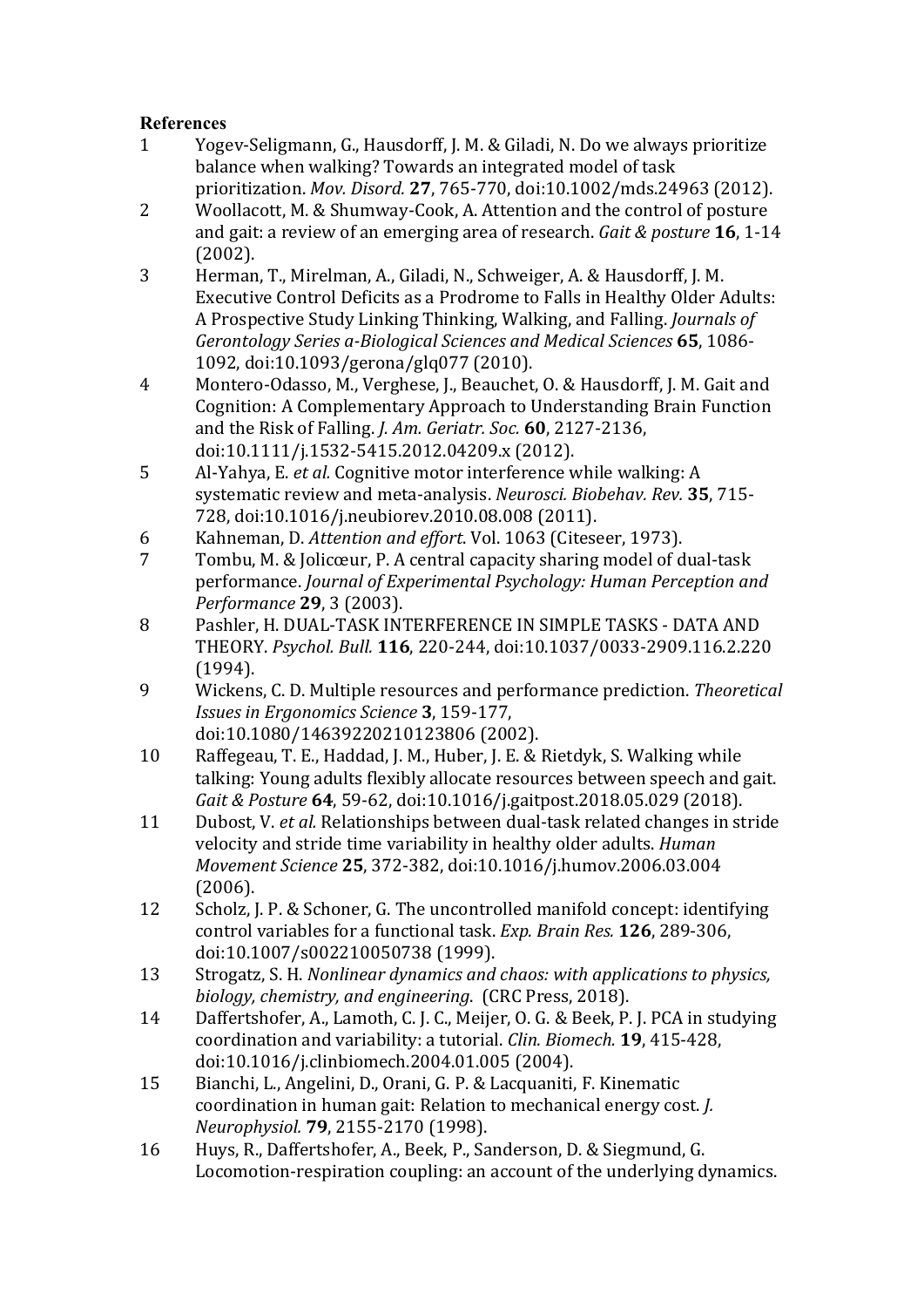*J. Appl. Physiol.* **96**, 2341-2341, doi:10.1152/japplphysiol.01341.2003 (2004).

- 17 Bramble, D. M. & Carrier, D. R. RUNNING AND BREATHING IN MAMMALS. *Science* **219**, 251-256, doi:10.1126/science.6849136 (1983).
- 18 O'Halloran, J., Hamill, J., McDermott, W. J., Remelius, J. G. & Van Emmerik, R. E. A. Locomotor-respiratory coupling patterns and oxygen consumption during walking above and below preferred stride frequency. *Eur. J. Appl. Physiol.* **112**, 929-940, doi:10.1007/s00421-011-2040-y (2012).
- 19 Daley, M. A., Bramble, D. M. & Carrier, D. R. Impact Loading and Locomotor-Respiratory Coordination Significantly Influence Breathing Dynamics in Running Humans. *PLoS One* **8**, doi:10.1371/journal.pone.0070752 (2013).
- 20 Yogev-Seligmann, G., Hausdorff, J. M. & Giladi, N. The role of executive function and attention in gait. *Mov. Disord.* **23**, 329-342, doi:10.1002/mds.21720 (2008).
- 21 Miller, E. K. & Cohen, I. D. An integrative theory of prefrontal cortex function. *Annu. Rev. Neurosci.* **24**, 167-202, doi:10.1146/annurev.neuro.24.1.167 (2001).
- 22 Wrightson, J. G., Twomey, R., Ross, E. Z. & Smeeton, N. J. The effect of transcranial direct current stimulation on task processing and prioritisation during dual-task gait. *Exp. Brain Res.* **233**, 1575-1583, doi:10.1007/s00221-015-4232-x (2015).
- 23 Zhou, J. H. *et al.* Transcranial direct current stimulation reduces the cost of performing a cognitive task on gait and postural control. *Eur. J. Neurosci.* **39**, 1343-1348, doi:10.1111/ejn.12492 (2014).
- 24 Watanabe, K. & Funahashi, S. Toward an understanding of the neural mechanisms underlying dual-task performance: Contribution of comparative approaches using animal models. *Neurosci. Biobehav. Rev.* **84**, 12-28, doi:10.1016/j.neubiorev.2017.03.008 (2018).
- 25 Wrightson, J. G., Ross, E. Z. & Smeeton, N. J. The Effect of Cognitive-Task Type and Walking Speed on Dual-Task Gait in Healthy Adults. *Motor Control* **20**, 109-121, doi:10.1123/mc.2014-0060 (2016).
- 26 Salarian, A. *et al.* iTUG, a Sensitive and Reliable Measure of Mobility. *Ieee Transactions on Neural Systems and Rehabilitation Engineering* **18**, 303- 310, doi:10.1109/tnsre.2010.2047606 (2010).
- 27 Washabaugh, E. P., Kalyanaraman, T., Adamczyk, P. G., Claflin, E. S. & Krishnan, C. Validity and repeatability of inertial measurement units for measuring gait parameters. *Gait & Posture* **55**, 87-93, doi:10.1016/j.gaitpost.2017.04.013 (2017).
- 28 Salarian, A. *et al.* Gait assessment in Parkinson's disease: Toward an ambulatory system for long-term monitoring. *Ieee Transactions on Biomedical Engineering* **51**, 1434-1443, doi:10.1109/tmbe.2004.827933 (2004).
- 29 Lee, J. K. & Park, E. J. Quasi real-time gait event detection using shankattached gyroscopes. *Medical & biological engineering & computing* **49**, 707-712 (2011).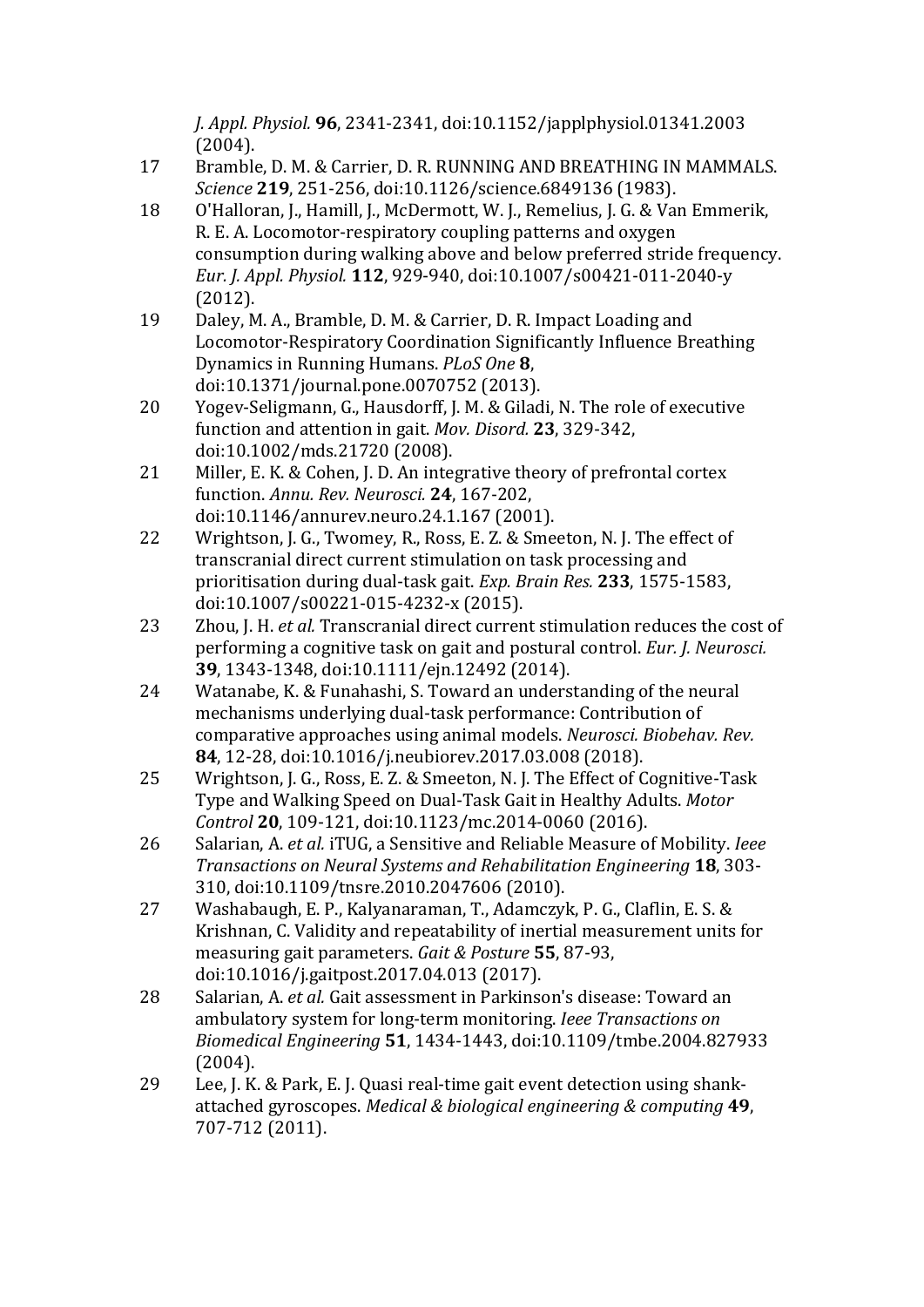- 30 Ellmers, T. J., Cocks, A. J., Doumas, M., Williams, A. M. & Young, W. R. Gazing into thin air: the dual-task costs of movement planning and execution during adaptive gait. *PloS one* **11**, e0166063 (2016).
- 31 Wolters, G., Beishuizen, M., Broers, G. & Knoppert, W. Mental arithmetic: Effects of calculation procedure and problem difficulty on solution latency. *Journal of Experimental Child Psychology* **49**, 20-30 (1990).
- 32 Salvia, E., Guillot, A. & Collet, C. The effects of mental arithmetic strain on behavioral and physiological responses. *Journal of Psychophysiology* (2013).
- 33 Welford, A. T. The 'psychological refractory period'and the timing of highspeed performance—a review and a theory. *British Journal of Psychology. General Section* **43**, 2-19 (1952).
- 34 Schneider, W. & Shiffrin, R. M. CONTROLLED AND AUTOMATIC HUMAN INFORMATION-PROCESSING .1. DETECTION, SEARCH, AND ATTENTION. *Psychological Review* **84**, 1-66, doi:10.1037/0033-295x.84.1.1 (1977).
- 35 Fitts, P. M. & Posner, M. I. *Human performance*. (Prentice-Hall, 1973).
- 36 Beauchet, O. *et al.* Gait Variability among Healthy Adults: Low and High Stride-to-Stride Variability Are Both a Reflection of Gait Stability. *Gerontology* **55**, 702-706, doi:10.1159/000235905 (2009).
- 37 Boisgontier, M. P. *et al.* Age-related differences in attentional cost associated with postural dual tasks: increased recruitment of generic cognitive resources in older adults. *Neuroscience & Biobehavioral Reviews* **37**, 1824-1837 (2013).
- 38 Brown, L. A., McKenzie, N. C. & Doan, J. B. Age-dependent differences in the attentional demands of obstacle negotiation. *The journals of gerontology Series A: biological sciences and medical sciences* **60**, 924-927 (2005).
- 39 Wrightson, J. G. & Smeeton, N. J. Walking modality, but not task difficulty, influences the control of dual-task walking. *Gait & Posture* **58**, 136-138, doi:10.1016/j.gaitpost.2017.07.042 (2017).
- 40 Dingwell, J. B., John, J. & Cusumano, J. P. Do Humans Optimally Exploit Redundancy to Control Step Variability in Walking? *PLoS Comput. Biol.* **6**, doi:10.1371/journal.pcbi.1000856 (2010).
- 41 Hausdorff, J. M., Peng, C. K., Ladin, Z., Wei, J. Y. & Goldberger, A. L. IS WALKING A RANDOM-WALK - EVIDENCE FOR LONG-RANGE CORRELATIONS IN STRIDE INTERVAL OF HUMAN GAIT. *J. Appl. Physiol.* **78**, 349-358 (1995).
- 42 Ranganathan, R. & Newell, K. M. Changing Up the Routine: Intervention-Induced Variability in Motor Learning. *Exerc. Sport Sci. Rev.* **41**, 64-70, doi:10.1097/JES.0b013e318259beb5 (2013).
- 43 Bruijn, S. M., Meijer, O. G., Beek, P. J. & van Dieen, J. H. Assessing the stability of human locomotion: a review of current measures. *J. R. Soc. Interface* **10**, doi:10.1098/rsif.2012.0999 (2013).

# Author Contributions

The conceptual design was conceived by NS, JW and MV. All authors contributed to the acquisition and analysis of the data. NS, JW and MV contributed to the